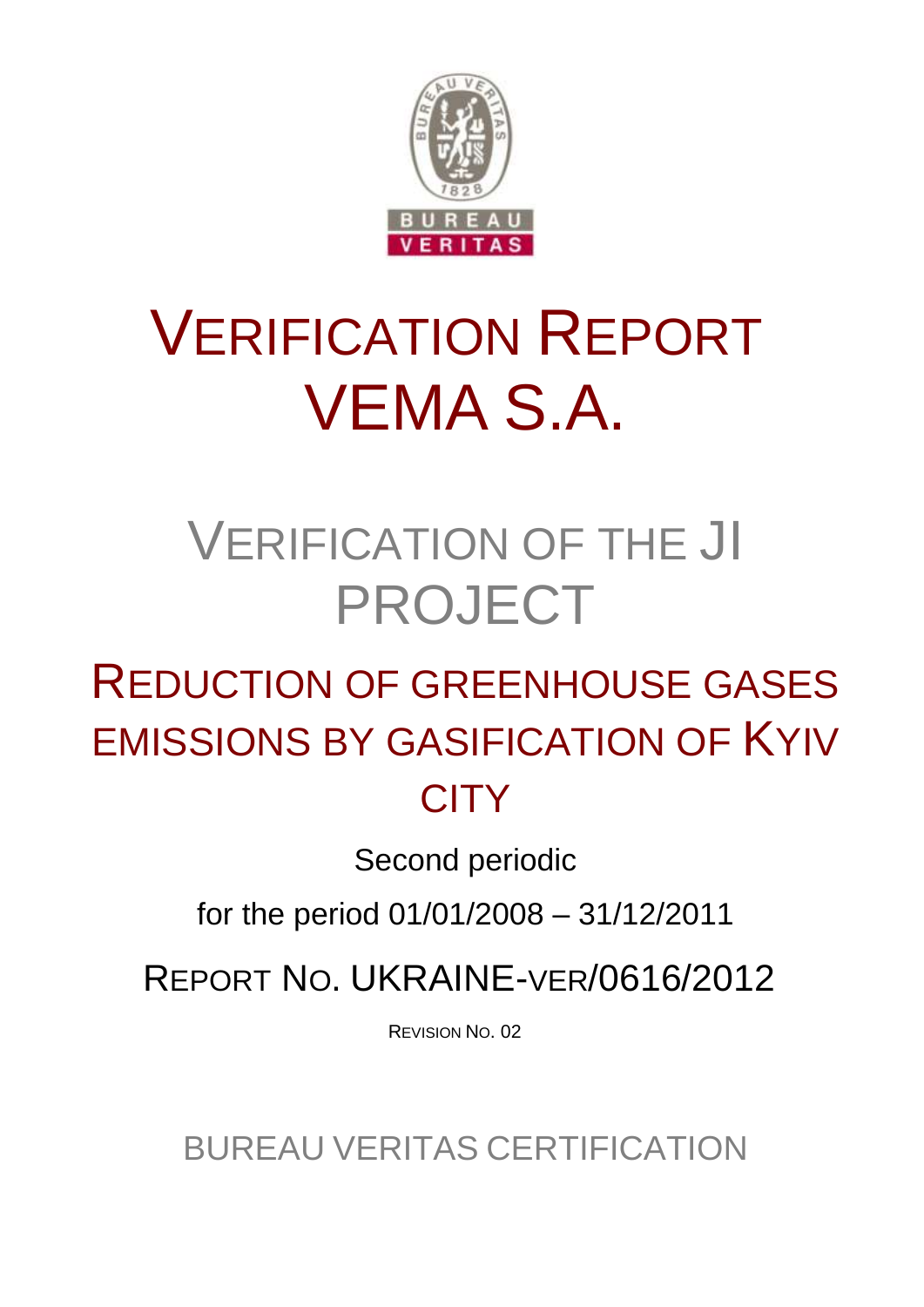

| Date of first issue:<br>06/08/2012                                                                                                                                                                                                                                                                                                                                                                                                                                                                                                                                                                                                                                                                      | Organizational unit:<br><b>Holding SAS</b> |          | <b>Bureau Veritas Certification</b>                                                                              |  |
|---------------------------------------------------------------------------------------------------------------------------------------------------------------------------------------------------------------------------------------------------------------------------------------------------------------------------------------------------------------------------------------------------------------------------------------------------------------------------------------------------------------------------------------------------------------------------------------------------------------------------------------------------------------------------------------------------------|--------------------------------------------|----------|------------------------------------------------------------------------------------------------------------------|--|
| Client:                                                                                                                                                                                                                                                                                                                                                                                                                                                                                                                                                                                                                                                                                                 | Client ref.:                               |          |                                                                                                                  |  |
| VEMA S.A.                                                                                                                                                                                                                                                                                                                                                                                                                                                                                                                                                                                                                                                                                               | <b>Fabian Knodel</b>                       |          |                                                                                                                  |  |
| Summary:<br>Bureau Veritas Certification has made the second periodic verification for the period from January 1, 2008 to<br>December 31, 2011 of the "Reduction of greenhouse gases emissions by gasification of Kyiv city" project of<br>VEMA S.A., located in Kyiv city, Ukraine, and applying JI specific approach, on the basis of UNFCCC criteria<br>for the JI, as well as criteria given to provide for consistent project operations, monitoring and reporting.<br>UNFCCC criteria (but for the crediting period) refer to Article 6 of the Kyoto Protocol, the JI rules and<br>modalities and the subsequent decisions by the JI Supervisory Committee, as well as the host country criteria. |                                            |          |                                                                                                                  |  |
| The verification scope is defined as a periodic independent review and ex post determination by the Accredited<br>Entity of the monitored reductions in GHG emissions during defined verification period, and consisted of the<br>following three phases: i) desk review of the monitoring report against project design and the baseline and<br>monitoring plan; ii) follow-up interviews with project stakeholders; iii) resolution of outstanding issues and the<br>issuance of the final verification report and opinion. The overall verification, from Contract Review to<br>Verification Report & Opinion, was conducted using Bureau Veritas Certification internal procedures.                 |                                            |          |                                                                                                                  |  |
| The first output of the verification process is a list of Clarification, Corrective Actions Requests, Forward<br>Actions Requests (CR, CAR and FAR), presented in Appendix A.                                                                                                                                                                                                                                                                                                                                                                                                                                                                                                                           |                                            |          |                                                                                                                  |  |
| In summary, Bureau Veritas Certification confirms that the project is implemented as planned and described in<br>approved project design documents. Installed equipment that is essential for generating emission reduction<br>runs reliably and is calibrated appropriately. The monitoring system is in place and the project is generating<br>GHG emission reductions. The GHG emission reduction is calculated without material errors and the ERUs<br>issued totalize 2 292 360 tonnes of CO <sub>2</sub> equivalent for the monitoring period from 01/01/2008 to 31/12/2011.                                                                                                                      |                                            |          |                                                                                                                  |  |
| Our opinion relates to the project's GHG emissions and resulting GHG emission reductions reported and<br>related to the approved project baseline and monitoring plan, and its associated documents.                                                                                                                                                                                                                                                                                                                                                                                                                                                                                                    |                                            |          |                                                                                                                  |  |
| Report No.:                                                                                                                                                                                                                                                                                                                                                                                                                                                                                                                                                                                                                                                                                             | Subject Group:                             |          |                                                                                                                  |  |
| UKRAINE-ver/0616/2012<br>JI                                                                                                                                                                                                                                                                                                                                                                                                                                                                                                                                                                                                                                                                             |                                            |          |                                                                                                                  |  |
| Project title:<br>Reduction of greenhouse gases emissions                                                                                                                                                                                                                                                                                                                                                                                                                                                                                                                                                                                                                                               |                                            |          |                                                                                                                  |  |
| by gasification of Kyiv city                                                                                                                                                                                                                                                                                                                                                                                                                                                                                                                                                                                                                                                                            |                                            |          |                                                                                                                  |  |
| Work carried out by:<br>Oleg Skoblyk - Team Leader, Climate Change Lead<br>Verifier                                                                                                                                                                                                                                                                                                                                                                                                                                                                                                                                                                                                                     |                                            |          |                                                                                                                  |  |
| Volodymyr Kulish - Team Member, Climate Change<br>Verifier                                                                                                                                                                                                                                                                                                                                                                                                                                                                                                                                                                                                                                              |                                            |          |                                                                                                                  |  |
| Work reviewed by:<br>Ivan Sokolov - Internal Technical Reviewer-<br>Oleksandr Kuzmenko - Technical specialist<br>Work approved by:<br>Ivan Sokolov - Operational Manager                                                                                                                                                                                                                                                                                                                                                                                                                                                                                                                                | Bure                                       | $\times$ | No distribution without permission from the<br>Client or responsible organizational unit<br>Limited distribution |  |
| Date of this revision:<br>Rev. No.:<br>10/08/2012<br>02                                                                                                                                                                                                                                                                                                                                                                                                                                                                                                                                                                                                                                                 | Number of pages:<br>33                     |          | Unrestricted distribution                                                                                        |  |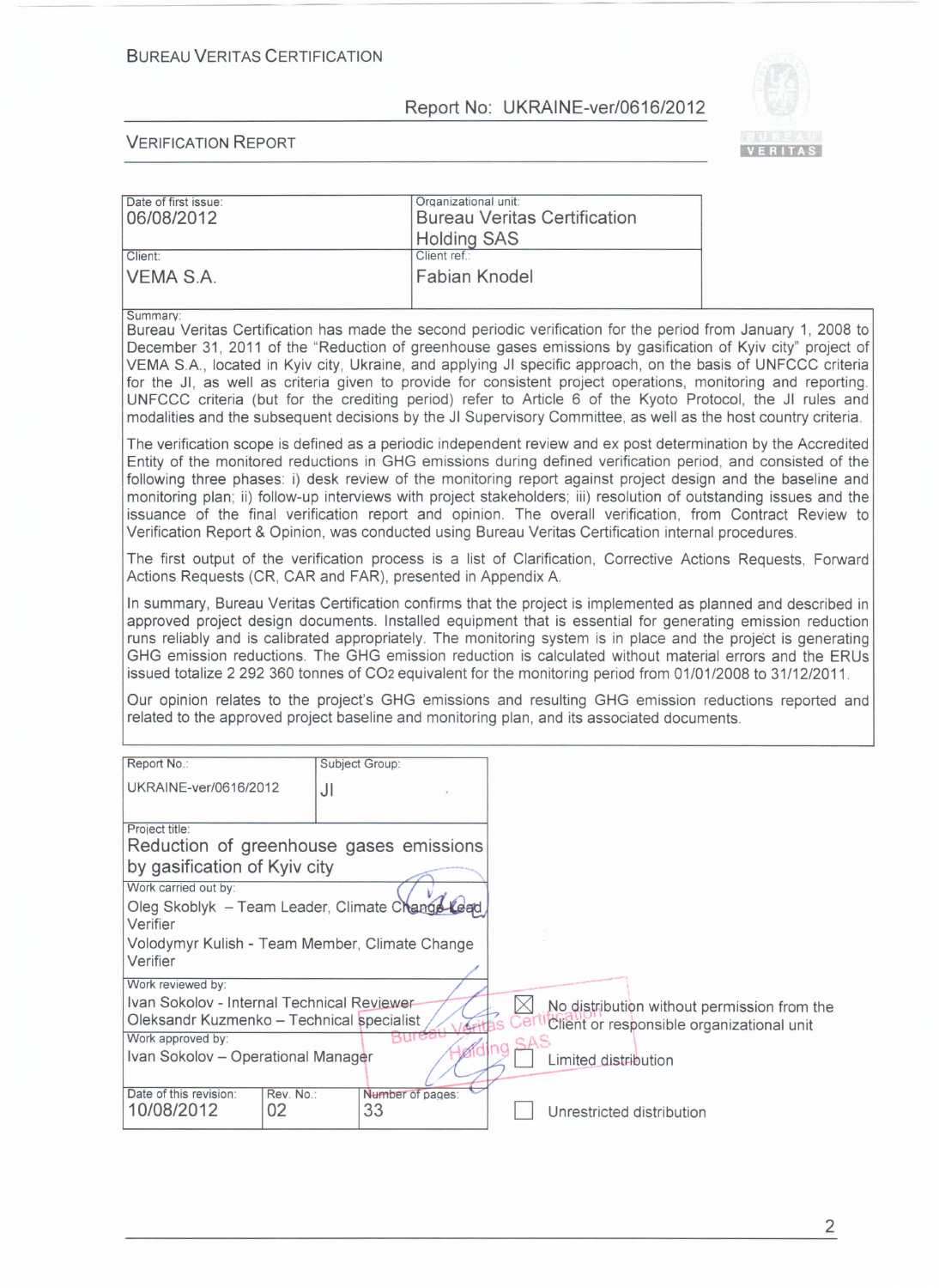

VERIFICATION REPORT

## *Table of Contents Page*

| $\mathbf{1}$<br>1.1 | Objective                                                                    | $\overline{4}$ |
|---------------------|------------------------------------------------------------------------------|----------------|
| 1.2                 | Scope                                                                        | $\overline{4}$ |
| 1.3                 | Verification team                                                            | 5              |
| $\overline{2}$      |                                                                              |                |
| 2.1                 | Review of documents                                                          | 6              |
| 2.2                 | Follow-up Interviews                                                         | 6              |
| 2.3                 | Resolution of Clarification, Corrective and Forward Action<br>Requests       | 7              |
| 3                   |                                                                              |                |
| 3.1                 | Remaining issues and FARs from previous verifications                        | 8              |
| 3.2                 | Project approval by Parties involved (90-91)                                 | 8              |
| 3.3                 | Project implementation (92-93)                                               | 8              |
| 3.4                 | Compliance of the monitoring plan with the monitoring<br>methodology (94-98) | 10             |
| 3.5                 | Revision of monitoring plan (99-100)                                         | 11             |
| 3.6                 | Data management (101)                                                        | 11             |
| 3.7                 | Verification regarding programmes of activities (102-110)                    | 14             |
| $\overline{4}$      |                                                                              |                |
| 5                   |                                                                              |                |
|                     | APPENDIX A: COMPANY PROJECT VERIFICATION PROTOCOL  21                        |                |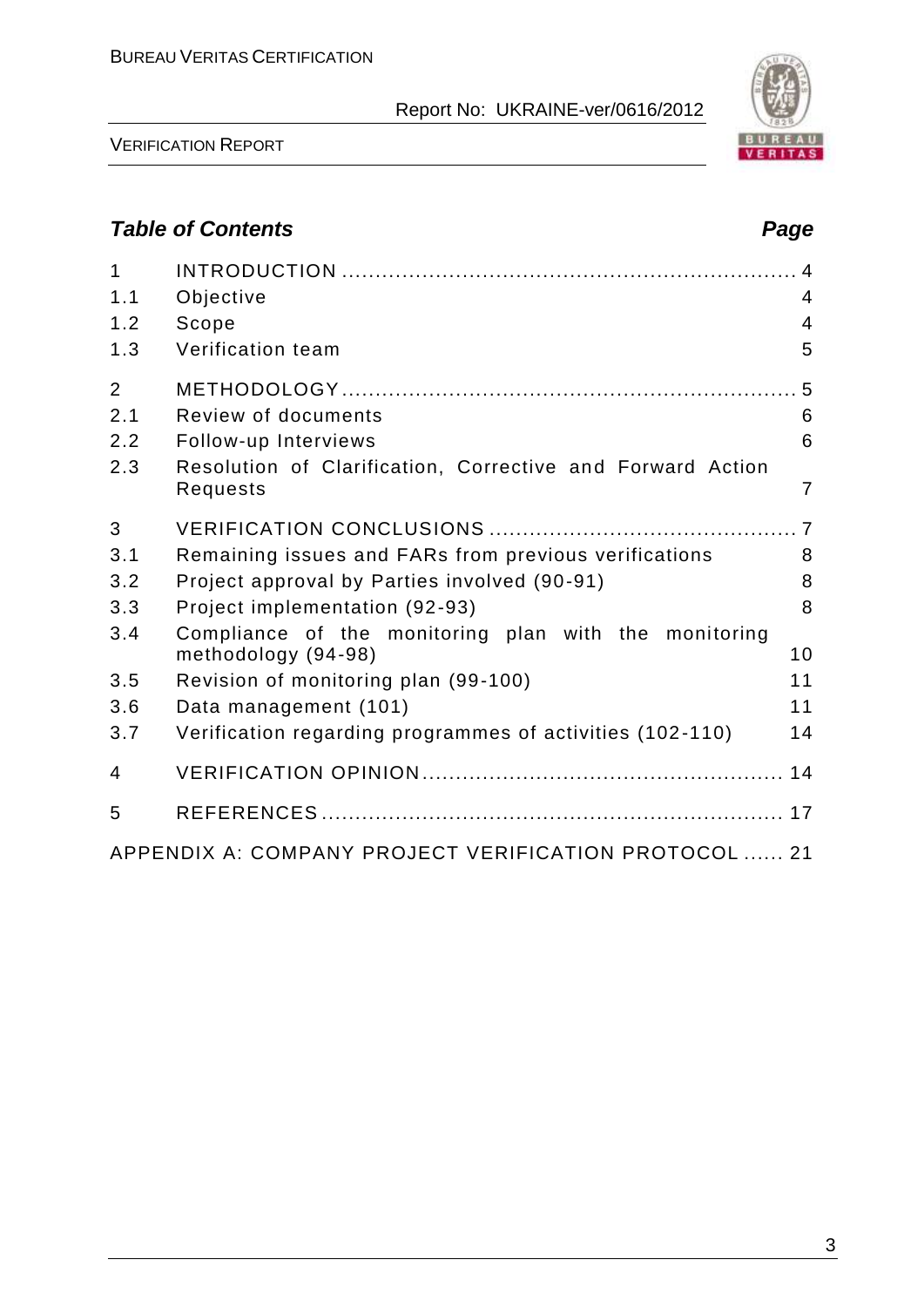

VERIFICATION REPORT

## **1 INTRODUCTION**

VEMA S.A. has commissioned Bureau Veritas Certification to verify the emissions reductions of its JI project "Reduction of greenhouse gases emissions by gasification of Kyiv city" (hereafter called "the project") located in Kyiv city, Ukraine.

This report summarizes the findings of the verification of the project, performed on the basis of UNFCCC criteria, as well as criteria given to provide for consistent project operations, monitoring and reporting.

The verification covers the period from January 1, 2008 to December 31, 2011.

## **1.1 Objective**

Verification is the periodic independent review and ex post determination by the Accredited Independent Entity of the monitored reductions in GHG emissions during defined verification period.

The objective of verification can be divided in Initial Verification and Periodic Verification.

UNFCCC criteria refer to Article 6 of the Kyoto Protocol, the JI rules and modalities and the subsequent decisions by the JI Supervisory Committee, as well as the host country criteria.

## **1.2 Scope**

The verification scope is defined as an independent and objective review of the project design document, the project's baseline study, and monitoring plan, and monitoring report and other relevant documents. The information in these documents is reviewed against Kyoto Protocol requirements, UNFCCC rules and associated interpretations.

The verification is not meant to provide any consulting towards the Client. However, stated requests for clarifications, corrective and/or forward actions may provide input for improvement of the project monitoring towards reductions in the GHG emissions.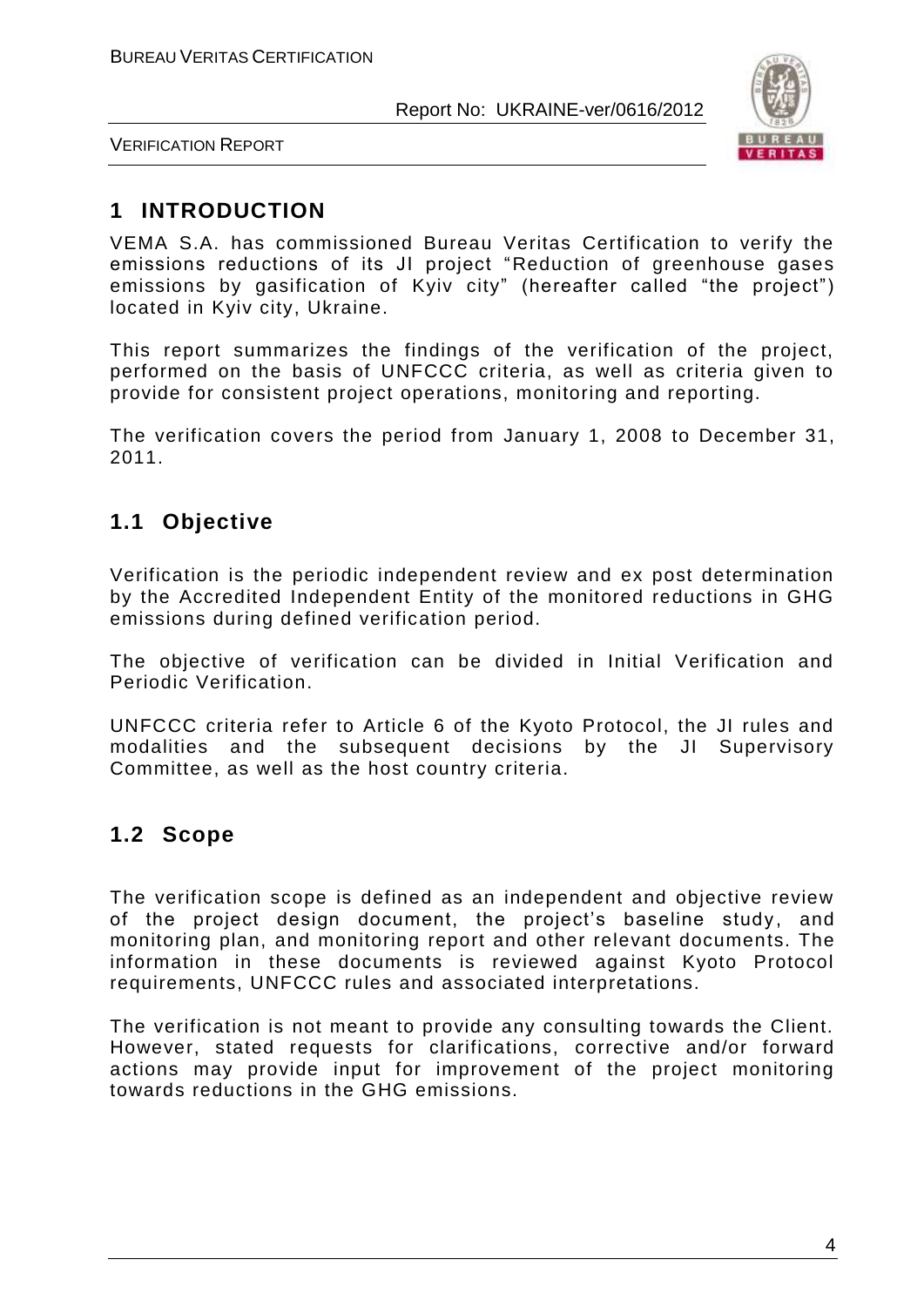

VERIFICATION REPORT

## **1.3 Verification Team**

The verification team consists of the following personnel:

Oleg Skoblyk

Bureau Veritas Certification, Team Leader, Climate Change Lead Verifier

Volodymyr Kulish Bureau Veritas Certification, Team Member, Climate Change Verifier

This verification report was reviewed by:

Ivan Sokolov

Bureau Veritas Certification, Internal Technical Reviewer

Oleksandr Kuzmenko

Bureau Veritas Certification, Technical Specialist

## **2 METHODOLOGY**

The overall verification, from Contract Review to Verification Report & Opinion, was conducted using Bureau Veritas Certification internal procedures.

In order to ensure transparency, a verification protocol was customized for the project, according to the version 01 of the Joint Implementation Determination and Verification Manual, issued by the Joint Implementation Supervisory Committee at its 19 meeting on 04/12/2009. The protocol shows, in a transparent manner, criteria (requirements), means of verification and the results from verifying the identified criteria. The verification protocol serves the following purposes:

- It organizes, details and clarifies the requirements a JI project is expected to meet;
- It ensures a transparent verification process where the verifier will document how a particular requirement has been verified and the result of the verification.

The completed verification protocol is enclosed in Appendix A to this report.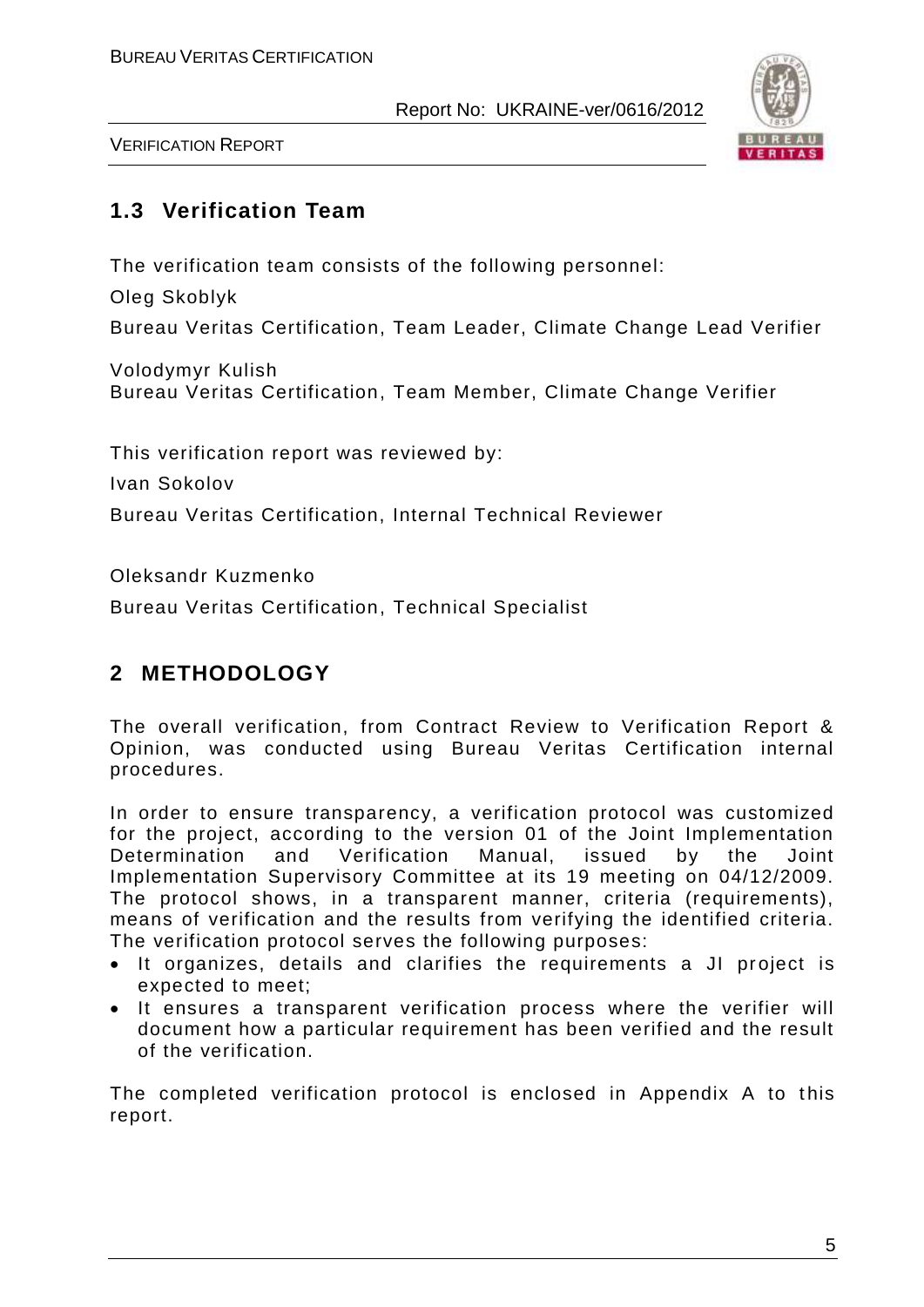

VERIFICATION REPORT

## **2.1 Review of Documents**

The Monitoring Report (MR) submitted by VEMA S.A. and additional background documents related to the project design and baseline, i.e. country Law, Project Design Document (PDD), Approved CDM methodology, Determination Report of the project issued by Bureau Veritas Certification Holding SAS No. UKRAINE-det/0442/2012 version 01 as of 06/06/2012, Guidance on criteria for baseline setting and monitoring, Host party criteria, the Kyoto Protocol, Clarifications on Verification Requirements to be Checked by an Accredited Independent Entity were reviewed.

The verification findings presented in this report relate to the Monitoring Report for the period from 01/01/2008 to 31/12/2011 version 01 of August 4, 2012 and version 02 of August 9, 2012 and the project as described in the determined PDD.

## **2.2 Follow-up Interviews**

On 06/08/2012 Bureau Veritas Certification verification team conducted a visit to the project site (PJSC "Kyivgas") and performed (on-site) interviews with project stakeholders to confirm selected information and to resolve issues identified in the document review. Representatives of VEMA S.A. and PJSC "Kyivgas" were interviewed (see References). The main topics of the interviews are summarized in Table 1.

| <b>Interviewed</b><br>organization | <b>Interview topics</b>                                                    |  |  |
|------------------------------------|----------------------------------------------------------------------------|--|--|
| PJSC "Kyivgas"                     | Organizational structure<br>⋗                                              |  |  |
|                                    | Responsibilities and authorities<br>⋗                                      |  |  |
|                                    | Roles and responsibilities relating to data collection and processing<br>⋗ |  |  |
|                                    | <b>Equipment installation</b><br>⋗                                         |  |  |
|                                    | Data logging archiving and reporting<br>⋗                                  |  |  |
|                                    | Metering equipment control<br>⋗                                            |  |  |
|                                    | Metering record keeping system, database<br>⋗                              |  |  |
|                                    | IT management<br>⋗                                                         |  |  |
|                                    | Personnel training<br>➤                                                    |  |  |
|                                    | Quality control procedures and technology<br>⋗                             |  |  |
|                                    | Internal audit and inspections<br>⋗                                        |  |  |
| Consultant:                        | Baseline methodology<br>➤                                                  |  |  |
| VEMA S.A.                          | Monitoring plan                                                            |  |  |
|                                    | Monitoring report<br>⋗                                                     |  |  |
|                                    | Deviations from the PDD<br>⋗                                               |  |  |

#### **Table 1 Interview topics**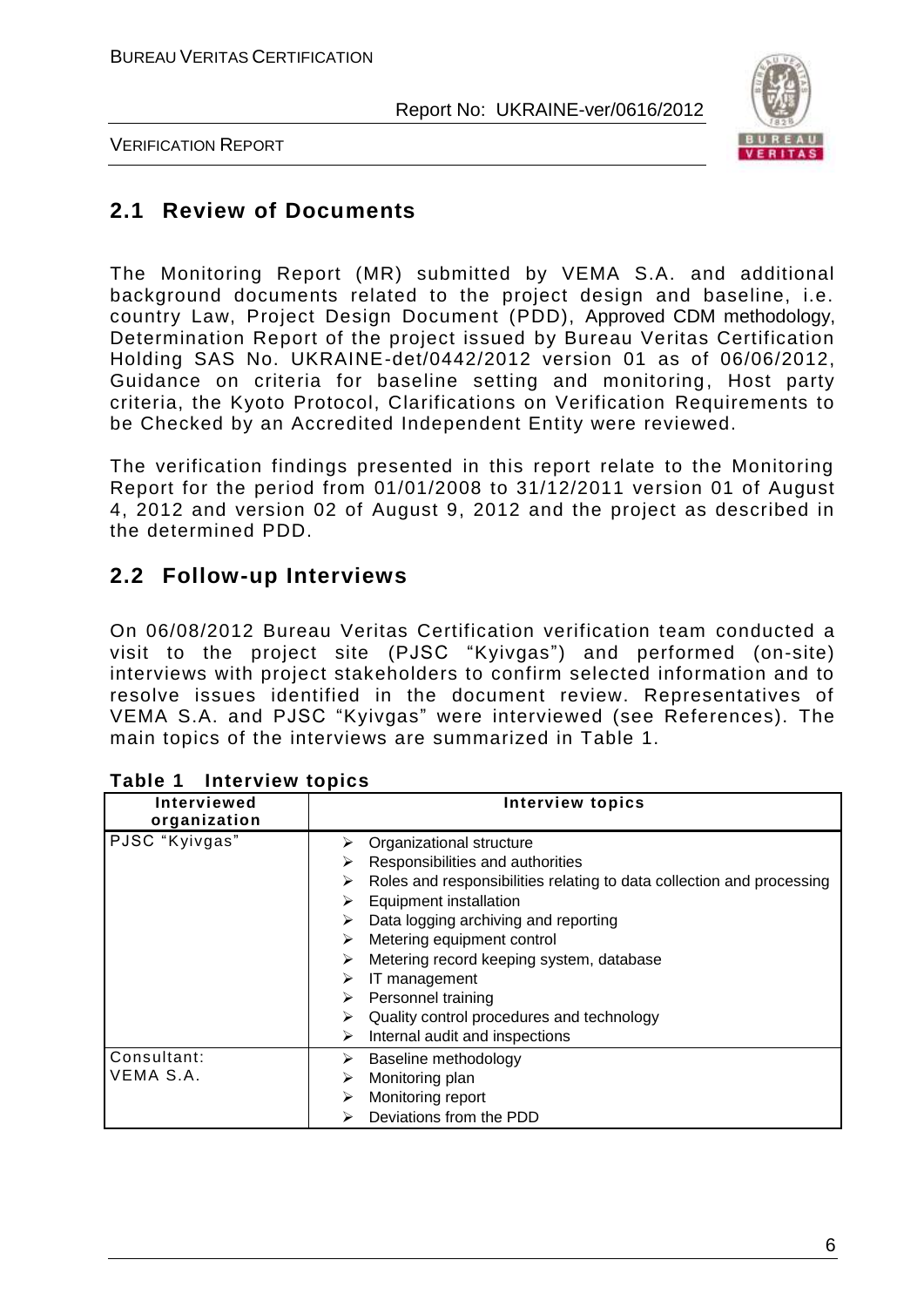

VERIFICATION REPORT

## **2.3 Resolution of Clarification, Corrective and Forward Action Requests**

The objective of this phase of the verification is to raise the requests for corrective actions and clarification and any other outstanding issues that needed to be clarified for Bureau Veritas Certification positive conclusion on the GHG emission reduction calculation.

If the Verification Team, in assessing the monitoring report and supporting documents, identifies issues that need to be corrected, clarified or improved with regard to the monitoring requirements, it should raise these issues and inform the project participants of these issues in the form of:

(a) Corrective action request (CAR), requesting the project participants to correct a mistake that is not in accordance with the monitoring plan;

(b) Clarification request (CL), requesting the project participants to provide additional information for the Verification Team to assess compliance with the monitoring plan

(c) Forward action request (FAR), informing the project participants of an issue, relating to the monitoring that needs to be reviewed during the next verification period.

The Verification Team will make an objective assessment as to whether the actions taken by the project participants, if any, satisfactorily resolve the issues raised, if any, and should conclude its findings of the verification.

To guarantee the transparency of the verification process, the concerns raised are documented in more detail in the verification protocol in Appendix A.

## **3 VERIFICATION CONCLUSIONS**

In the following sections, the conclusions of the verification are stated.

The findings from the desk review of the original monitoring documents and the findings from interviews during the follow up visit are described in the Verification Protocol in Appendix A.

The Clarification, Corrective and Forward Action Requests are stated, where applicable, in the following sections and are further documented in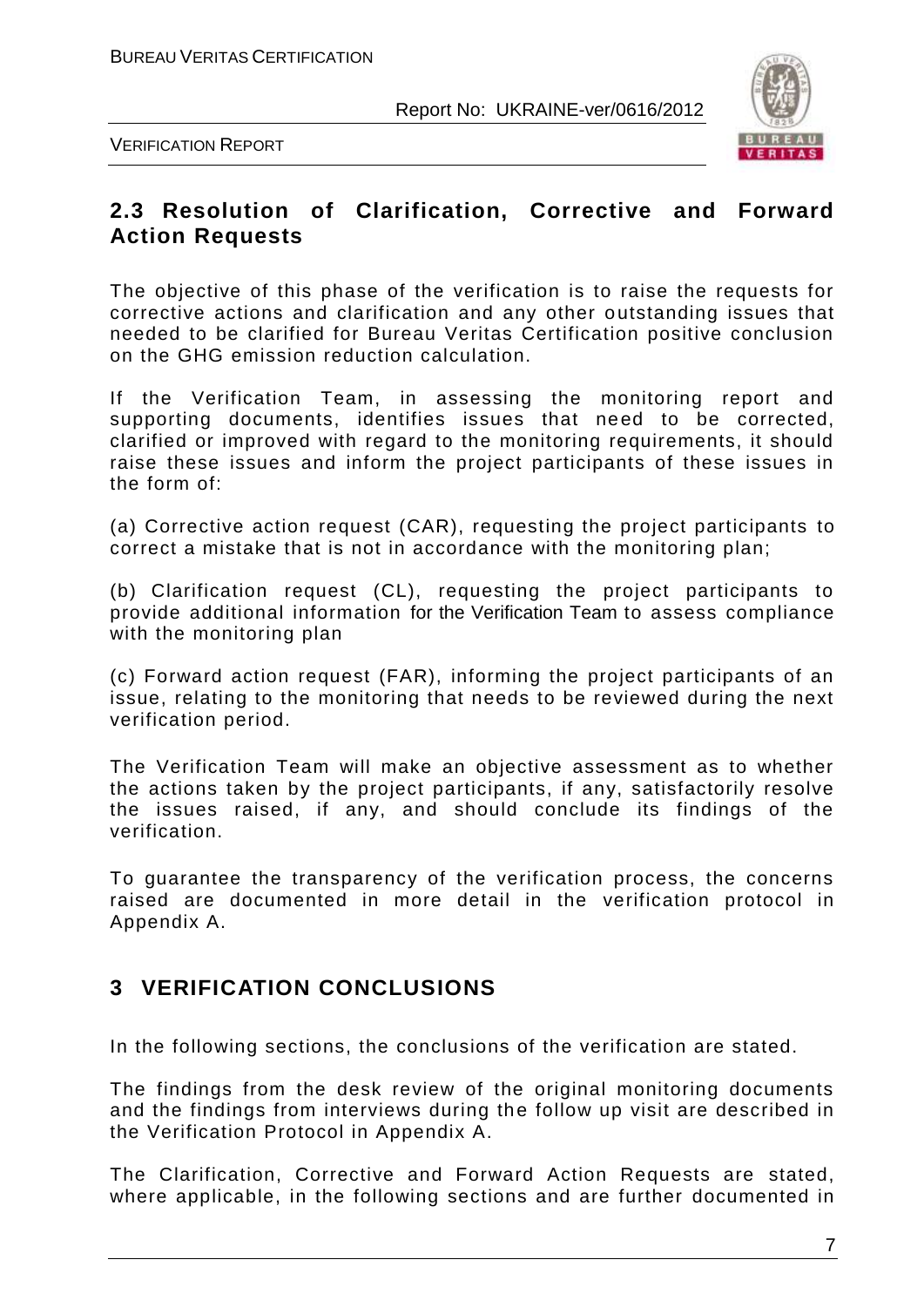

VERIFICATION REPORT

the Verification Protocol in Appendix A. The verification of the Project resulted in 9 Corrective Action Requests and 3 Clarification Requests.

The number between brackets at the end of each section corresponds to the DVM paragraph.

## **3.1 Remaining issues and FARs from previous verifications**

There aren't any CLs, CARs and FARs from previous verifications.

## **3.2 Project approval by Parties involved (90-91)**

The project was approved by the host Party (Ukraine) - the Letter of Approval No. 2092/23/7 dated 03/08/2012 issued by State Environmental Investment Agency of Ukraine. The project was also approved by the party – buyer of the emission reduction units (Switzerland) - Letter of Approval No.J294-0485 dated 30/05/2012 issued by the Federal Office for the Environment FOEN of Switzerland.

The abovementioned written approvals are unconditional.

The identified areas of concern as to the project approval by the parties involved, project participants responses and Bureau Veritas Certification's conclusions are described in Appendix A to this report (refer to CAR 01, CAR 02).

## **3.3 Project implementation (92-93)**

The main purpose of the project is reduction of greenhouse gas emissions by changing the structure of fuel consumption in industrial, utility, administrative and private sectors of Kyiv city by replacing solid and liquid fuels with natural gas.

The project provides for the construction and expansion of the gas distribution systems (GDS) of Kyiv city, which will also improve the energy efficiency of thermal power generation due to the transition of existing heat-generating systems to natural gas. The project initiated by PJSC "Kyivgas" results in the reduction of greenhouse gas (GHG) emissions into the atmosphere and improves the environmental situation in the region.

The project activities include: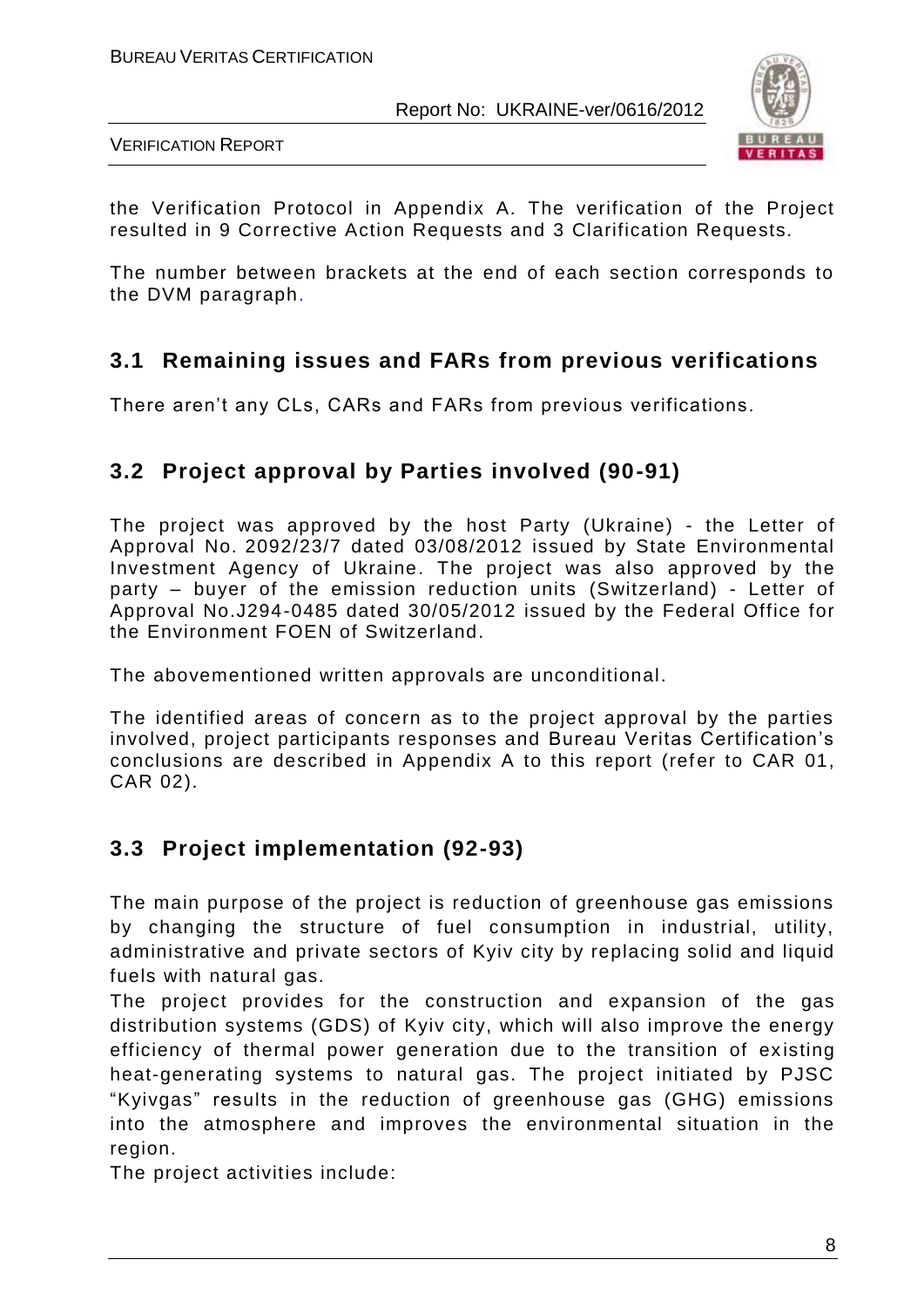

VERIFICATION REPORT

- Ensuring of the supply of natural gas (gasification) to end users by means of the construction and reconstruction of gas distribution networks;
- Replacement of solid and liquid fuels with natural gas;
- Increase in heat energy efficiency;
- Reduction of greenhouse gases under the Joint Implementation (JI) Mechanism.

Implementation of project activities started in late 2006, as stated in the determined PDD version 02. However, emission reductions achieved in 2006 are conservatively excluded from the calculation.

Project implementation status in the reporting period of 01/01/2008 – 31/12/2011 is provided in Table 2 below.

#### **Table 2 Project implementation status during the reporting monitoring period from 01/01/2008 to 31/12/2011**

| <b>Measures</b>                               |          |        |      |
|-----------------------------------------------|----------|--------|------|
| Construction of gas distribution networks, km |          |        |      |
| 2008                                          | 2009     | 2010   | 2011 |
| 17.4146                                       | 15.39455 | 0.4835 |      |

Status of the project activity implementation complies with the project plan included in the determined PDD version 02.

Details of measures that were implemented, and the number of equipment units installed in the period from January 1, 2008 to December 31, 2011 by departments and offices are provided in Annex 2 to the Monitoring Report.

The starting date of the crediting period has not changed and remains the date when the first emission reductions are expected to be generated, namely: January 1, 2007.

The monitoring system is in place.

Monitoring equipment, such as natural gas meters, meets industry standards of Ukraine. All monitoring equipment is included in the detailed verification (calibration) plan and tested at intervals prescribed by the manufacturers of such equipment.

The impact of the project "Reduction of greenhouse gases emissions by gasification of Kyiv city" on the environment during the construction work can be assessed as tolerable. Project facilities are not included in the list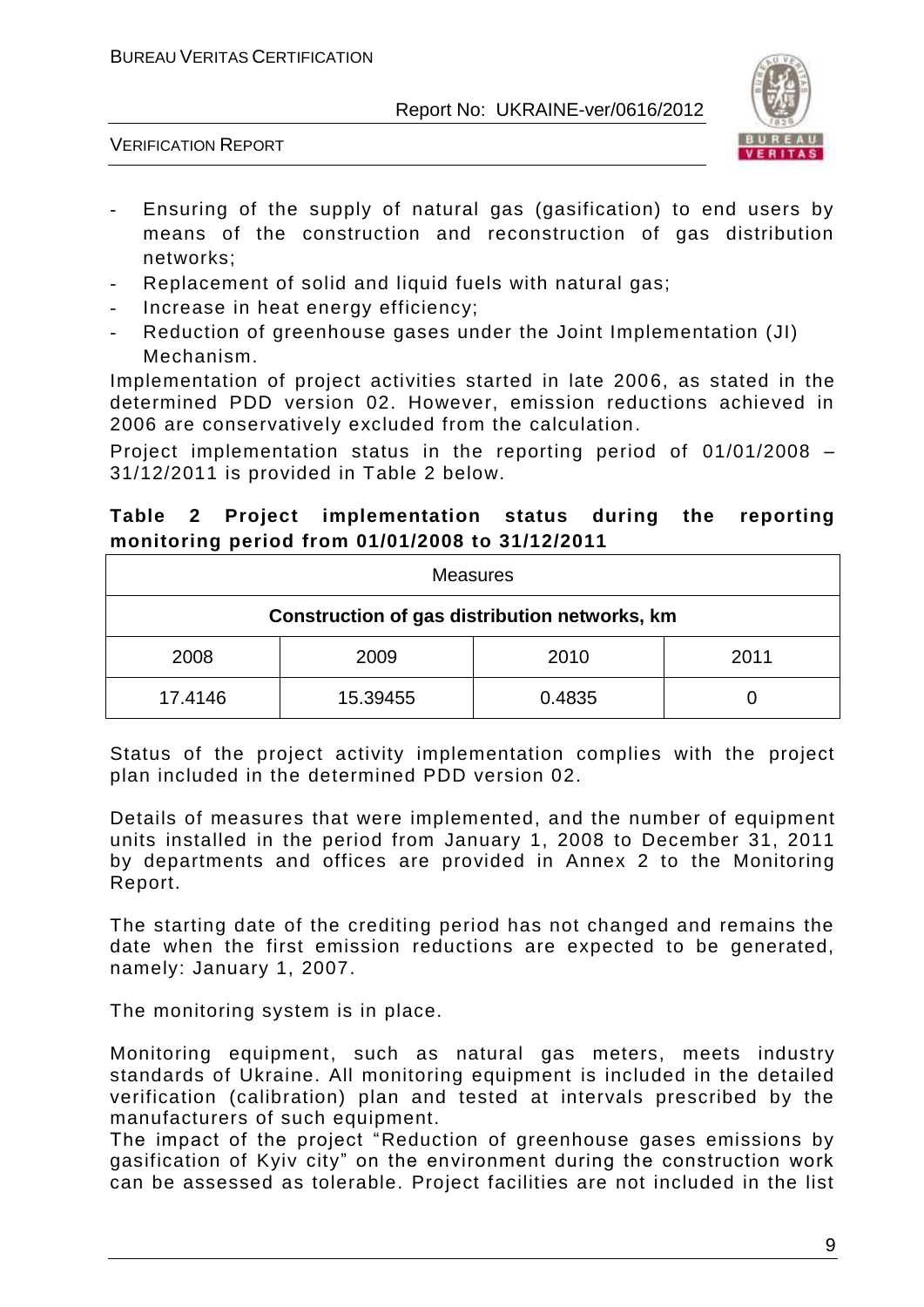

VERIFICATION REPORT

of activities and facilities of environmental hazard. Completed analysis of the impact of facilities on the environment, which considers all factors, showed that in the normal technical operational mode they will neither cause any negative processes in the environment of the region, nor lead to any negative social and economic consequences and the risk of accidents and their possible impact is minimized.

As part of procedures undertaken at the request of relevant state services, the company reports on environmental performance on a periodical basis. Environmental department of PJSC "Kyivgas" develops quarterly reports in accordance with the Form No.2-TP (air) that is provided to local government statistics.

The project scenario provides for expansion of the territorial gas supply system, which includes construction and reconstruction of the gas distribution networks (GDN) and related equipment. The project provides for modernization of the fuel consumption system of Kyiv city by means of transition of heat-generating systems to natural gas and transferring the consumers from centralized to individual heating and hot water supp ly systems, which, in turn, leads to the use of more efficient and environmentally friendly fossil fuel (natural gas), improvement of the quality of heating and hot water supply services, reduction of thermal energy consumption due to increased efficiency of individual systems in comparison with the centralized ones.

The identified areas of concern as to the project implementation, project participants responses and Bureau Veritas Certification's conclusions are described in Appendix A to this report (refer to CAR 03).

## **3.4 Compliance of the monitoring plan with the monitoring methodology (94-98)**

The monitoring occurred in accordance with the monitoring plan included in the PDD regarding which the determination has been deemed final and is so listed on the UNFCCC JI website.

For calculating the emission reductions, key factors, such as volume of natural gas to be supplied to the consumers, existing tariffs for natural gas transportation, public policy in the field of gas supply, experience in implementing activities provided by the project, current practice that exists in this field in Ukraine, financial costs and background, sectoral reform policy in the field of gas supply and legislation, influencing the baseline emissions and the activity level of the project and the emissions as well as risks associated with the project were taken into account, as appropriate.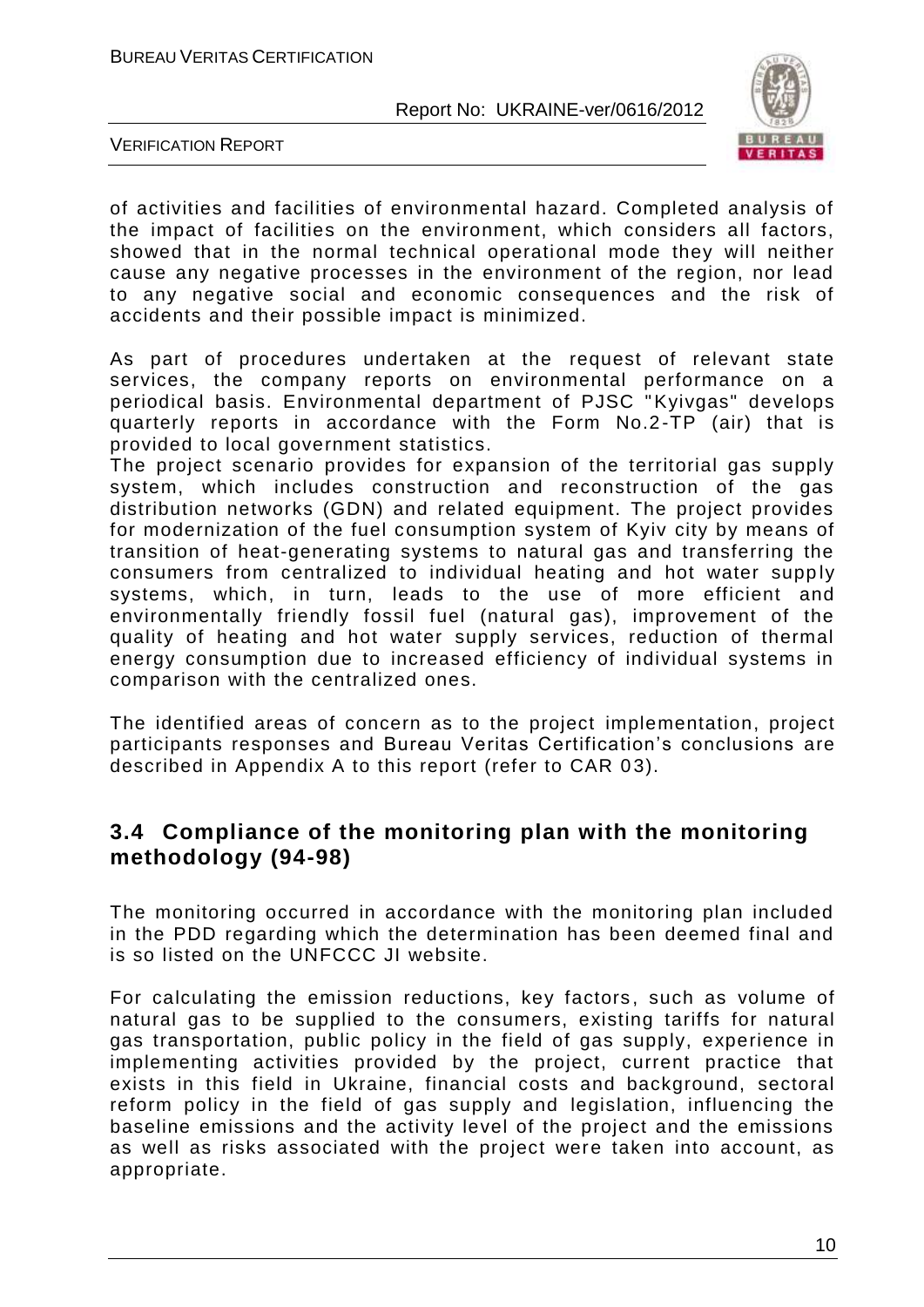

VERIFICATION REPORT

Data sources used for calculating emission reductions such as appropriately calibrated measuring devices, survey of carbon dioxide emission factors are clearly identified, reliable and transparent.

Carbon dioxide emission factor for natural gas combustion, carbon dioxide emission factor for fossil fuel combustion, default emission factor for methane at technological gas equipment at end consumer's place , default emission factor for methane in the process of natural gas transportation and distribution, reduced GHG emission factor for natural gas transportation to end consumers are selected by carefully balancing accuracy and reasonableness, and appropriately justified of the choice.

The calculation of emission reductions is based on conservative assumptions and the most plausible scenarios in a transparent manner.

The monitoring periods per component of the project are clearly specified in the monitoring report and do not overlap with those for which verifications were already deemed final in the past.

The identified areas of concern as to the compliance of the monitoring plan with the monitoring methodology, project participants responses and Bureau Veritas Certification's conclusions are described in Appendix A to this report (refer to CAR 04, CAR 05, CAR 06, CAR 07, CL 01).

## **3.5 Revision of monitoring plan (99-100)**

Not applicable.

## **3.6 Data management (101)**

The data and their sources, provided in monitoring report, are clearly identified, reliable and transparent.

The implementation of data collection procedures is in accordance with the monitoring plan provided in the PDD, including the quality control and quality assurance procedures.

The function of the monitoring equipment, including its calibration status, is in order.

According to the current Law "On metrology and metrological activity", all metering equipment in Ukraine shall meet the specified requirements of relevant standards and is subject to periodic calibration. Intercalibration periods are stated in Section B.1. of the MR.

The project complies with the legislative requirements relating to calibration and verification.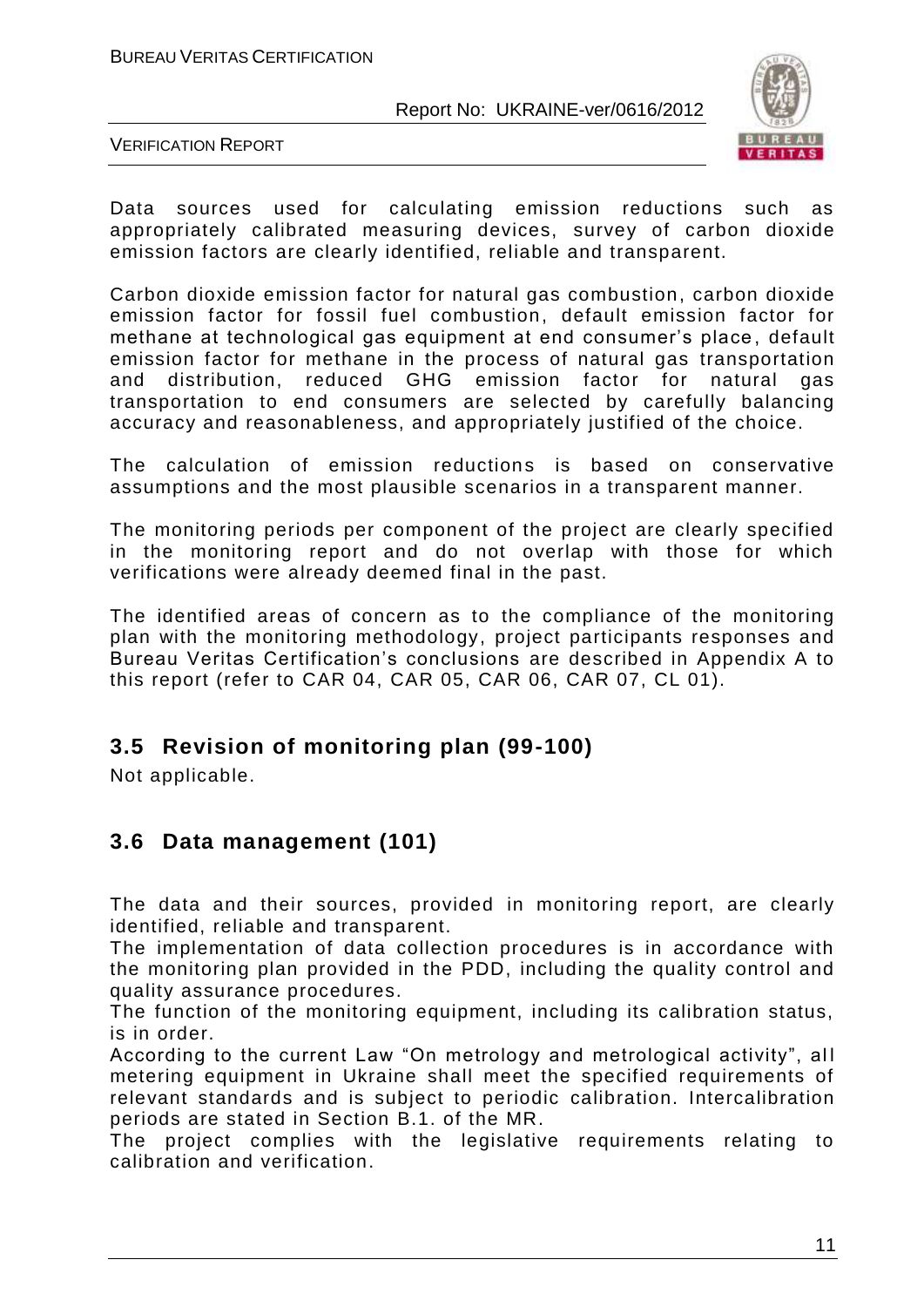

VERIFICATION REPORT

The evidence and records used for the monitoring are maintained in a traceable manner.

Data collection and management system is in accordance with the monitoring plan provided in the PDD.

The most objective and cumulative indicator that provides a clear picture of whether emission reduction took place is natural gas consumption. The substitution of fuel oil and coal with natural gas leads to GHG emission reductions. In addition, systems of energy carrier transportation, preparation and combustion show higher efficiency if a switch to natural gas occurs and this happens irrelevant of external factors.

The monitoring procedure provides for the following measures:

- 1. Collection of information on greenhouse gas emissions within the project boundary during the crediting period.
- 2. Assessment of the project implementation schedule.
- 3. Collection of the information on measurement equipment, its calibration.
- 4. Collection and archiving of information on the impact of project activities on the environment.
- 5. Data archiving.
- 6. Organization of personnel training.

Data and parameters subject to periodic monitoring, according to the monitoring plan provided in the PDD version 02, as well as the list of constant values used to calculate emission reductions, are provided in Section B.2.1. of the Monitoring Report, as well as in Annexes 3.1-3.3.

Monitoring of natural gas consumption by legal entities.

- 1. Legal entities supply information on gas consumption to the Gas resource department of PJSC «Kyivgas" every month.
- 2. Gas resource department conducts monthly inspections of meters, executes a certificate signed by the enterprise and transfers it to the Industrial and public-utility department of PJSC «Kyivgas".
- 3. Industrial and public-utility department of PJSC «Kyivgas" processes information into basic form by "Atlas SYBIL" program.
- 4. Indices of gas supply volume processed by "Atlas SYBIL" program are delivered to the project developer «VEMA S.A.».

Monitoring of natural gas consumption by individuals.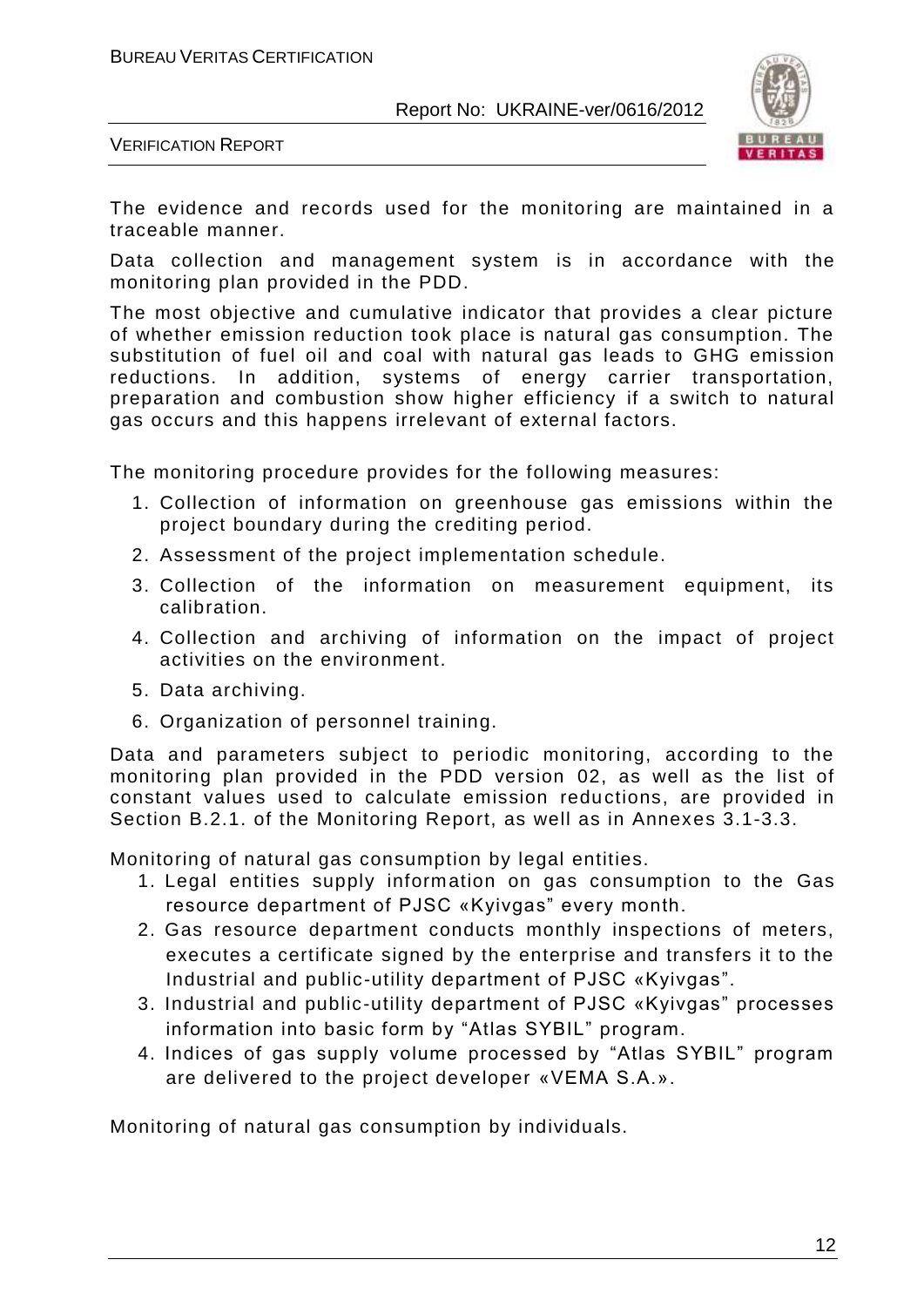

VERIFICATION REPORT

- 1. Service of consumer gas consumption control conducts monthly inspections of meters, executes a certificate signed by an individual and transfers it to the Consumers service.
- 2. Bank institutions deliver the information on gas consumption in the form of paid bills to the Payment settlement and customer department of PJSC «Kyivgas».
- 3. Consumers service processes received information and bases it into "Atlas Sybil" program.
- 4. Indices of gas supply volume processed by «Atlas Sybil» program are delivered to the project developer «VEMA S.A.».

Structure of data collection as a part of the project monitoring is shown in Figure 1.



**Figure 1 Structure of monitoring data collection**

All necessary data concerning GHG emission reduction monitoring is archived in paper and/or electronic form and kept till the end of the crediting period and for two years after the latest transaction with emission reduction units.

The Monitoring Report version 02 provides sufficient information on duties assigned, responsibility and authorities concerning implementation and undertaking of monitoring procedures, including data management. The verification team confirms the efficiency of the existing management and operational systems and considers them appropriate for reliable project monitoring.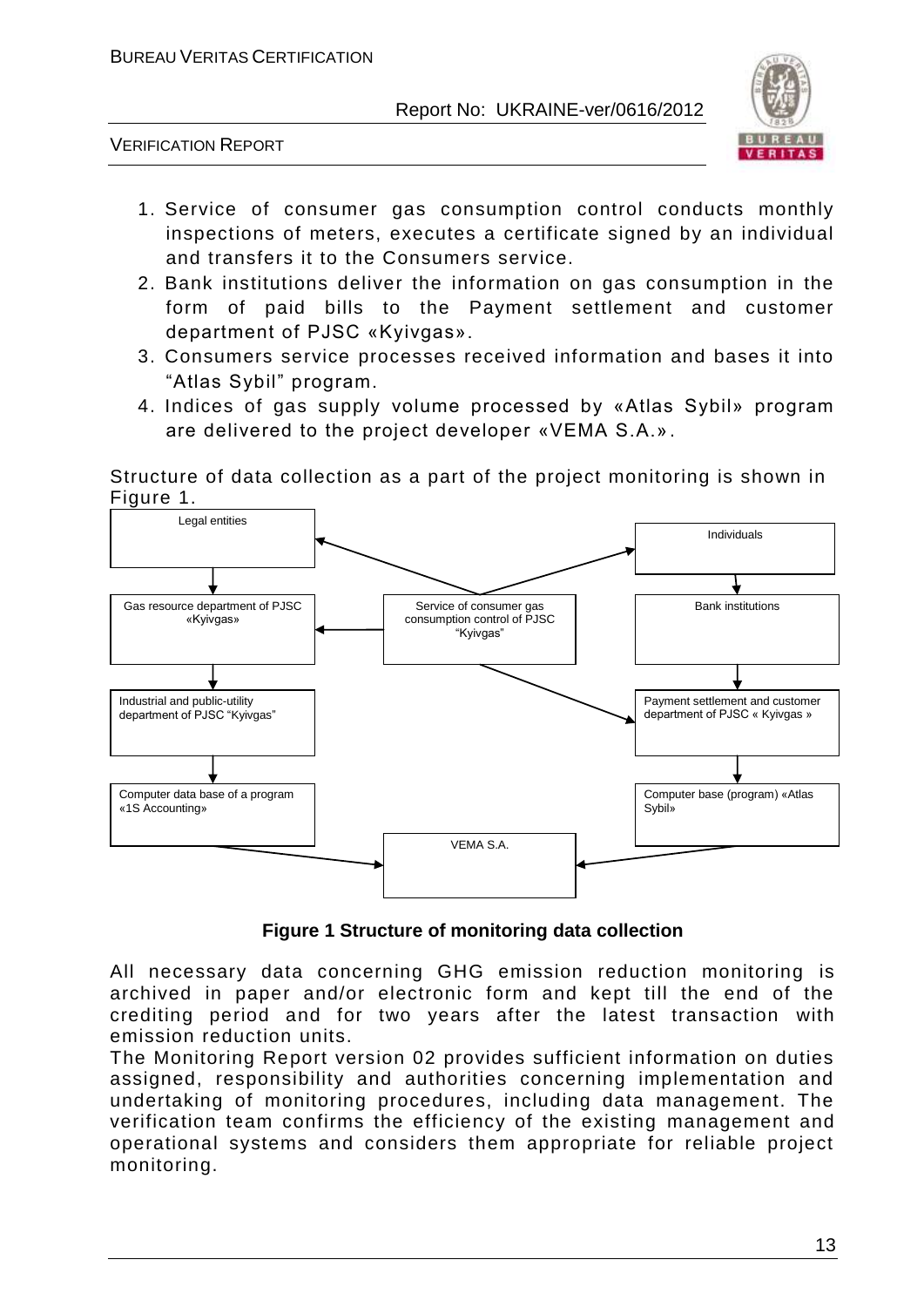

VERIFICATION REPORT

The identified areas of concern as to the data management, project participants responses and Bureau Veritas Certification's conclusions are described in Appendix A to this report (refer to CAR 08, CAR 09, CL 02, CL 03).

## **3.7 Verification regarding programmes of activities (102- 110)**

Not applicable.

## **4 VERIFICATION OPINION**

Bureau Veritas Certification has performed the second periodic verification for the period from January 1, 2008 to December 31, 2011 of the "Reduction of greenhouse gases emissions by gasification of Kyiv city" project in Ukraine, which applies JI specific approach. The verification was performed on the basis of UNFCCC criteria and host country criteria and also on the criteria given to provide for consistent project operations, monitoring and reporting.

The verification consisted of the following three phases: i) desk review of the monitoring report against the project design and the baseline a nd monitoring plan; ii) follow-up interviews with project stakeholders; iii) resolution of outstanding issues and the issuance of the final verification report and opinion.

The management of VEMA S.A. is responsible for the preparation of the GHG emissions data and the reported GHG emissions reductions of the project on the basis set out within the project Monitoring Plan indicated in the final PDD version 02. The development and maintenance of records and reporting procedures in accordance with that plan, including the calculation and determination of GHG emission reductions from the project, is the responsibility of the management of the project.

Bureau Veritas Certification verified the Project Monitoring Report version 02 for the reporting period from 01/01/2008 to 31/12/2011 as indicated below. Bureau Veritas Certification confirms that the project is implemented as per approved PDD version. Installed equipment being essential for generating emission reduction runs reliably and is calibrated appropriately. The monitoring system is in place and the project is generating GHG emission reductions.

Emission reductions achieved by the project for the period from 01/01/2008 to 31/12/2011 do not differ significantly from the amount predicted for the same period in the determined PDD. Emission reductions predicted in the determined PDD version 02 and actual emission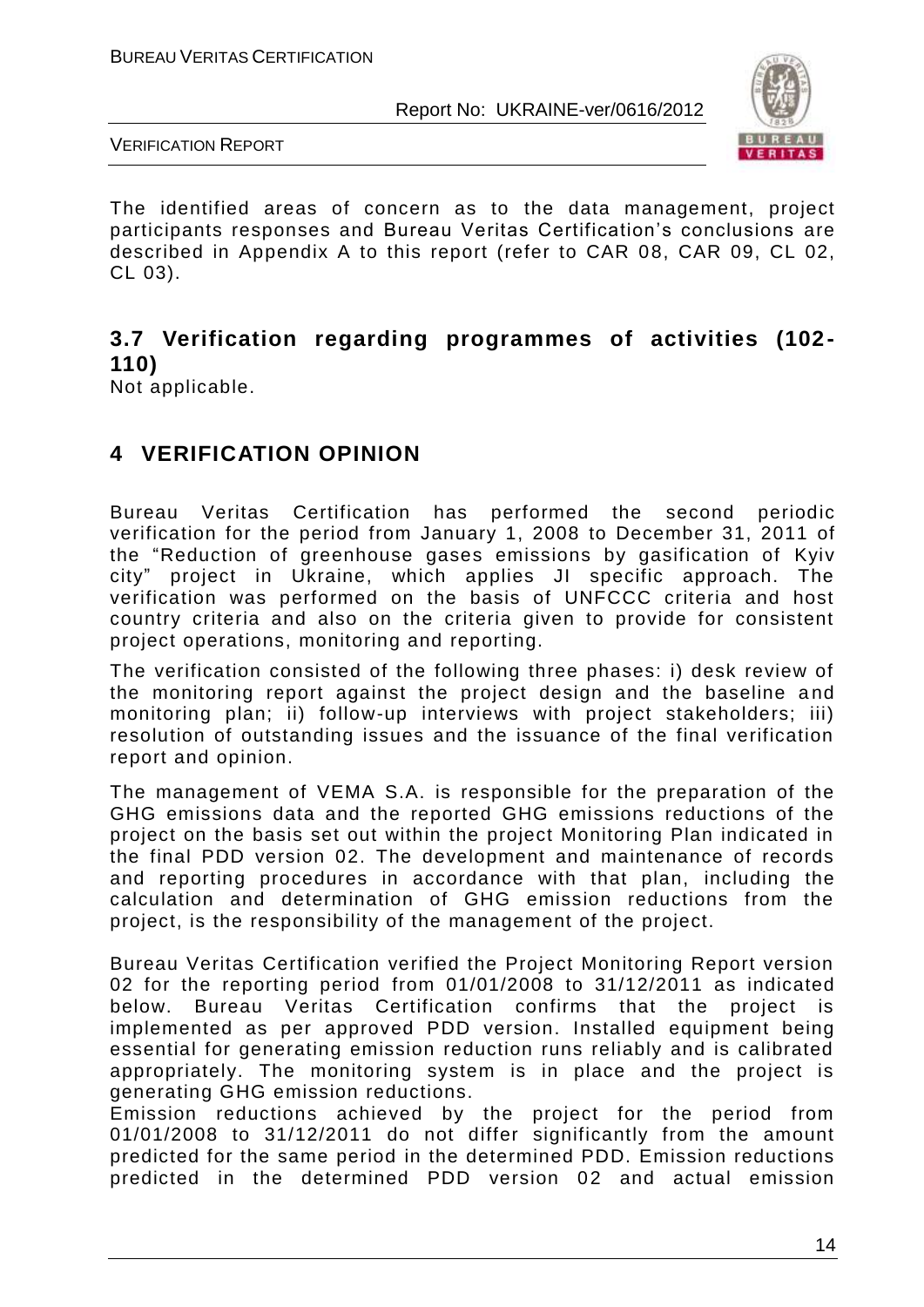

VERIFICATION REPORT

reductions stated in the MR version 02 are provided in Table 3 of this report.

#### **Table 3 Emission reductions predicted in the determined PDD version 02 and actual emission reductions stated in the MR version 02**

| <b>Period</b> | <b>Estimated</b><br><b>GHG</b><br>reductions<br>stated<br>determined PDD in tonnes of<br>$CO2$ eq | emission<br>in<br>the | Ex-post<br>reductions<br>Monitoring report in tonnes of<br>$CO2$ eq | <b>GHG</b><br>stated | emission<br>the<br>in |
|---------------|---------------------------------------------------------------------------------------------------|-----------------------|---------------------------------------------------------------------|----------------------|-----------------------|
| 2008          | 360090                                                                                            |                       |                                                                     | 360030               |                       |
| 2009          | 295706                                                                                            |                       |                                                                     | 295638               |                       |
| 2010          | 856529                                                                                            |                       |                                                                     | 856529               |                       |
| 2011          | 856529                                                                                            |                       |                                                                     | 780163               |                       |
| Total         | 2 3 68 8 54                                                                                       |                       |                                                                     | 2 2 9 2 3 6 0        |                       |

This difference in the emission reductions under the project "Reduction of greenhouse gases emissions by gasification of Kyiv city" in 2008 - 2011 in the determined PDD and the MR is explained by the fact that accurate conservative values were available during MR development but at the PDD development stage assumptions were made in relation to 2011.

Bureau Veritas Certification can confirm that the GHG emission reduction is calculated without material misstatements. Our opinion relates to the project's GHG emissions and resulting GHG emissions reductions reported and related to the approved project baseline and monitoring, and its associated documents. Based on the information we have seen and evaluated, we confirm the following statement:

#### Reporting period: From 01/01/2008 to 31/12/2011

In the period from 01/01/2008 to 31/12/2008

| <b>Baseline emissions</b><br>Project emissions<br>Leakage<br><b>Emission Reductions</b>                                                | 855 520 tonnes of CO <sub>2</sub> equivalent.<br>452 892 tonnes of CO <sub>2</sub> equivalent.<br>42 598 tonnes of CO <sub>2</sub> equivalent.<br>360 030 tonnes of CO <sub>2</sub> equivalent. |
|----------------------------------------------------------------------------------------------------------------------------------------|-------------------------------------------------------------------------------------------------------------------------------------------------------------------------------------------------|
| In the period from 01/01/2009 to 31/12/2009<br><b>Baseline emissions</b><br>Project emissions<br>Leakage<br><b>Emission Reductions</b> | 697 366 tonnes of CO <sub>2</sub> equivalent.<br>369 899 tonnes of CO <sub>2</sub> equivalent.<br>31 829 tonnes of CO <sub>2</sub> equivalent.<br>295 638 tonnes of CO <sub>2</sub> equivalent. |
| In the period from 01/01/2010 to 31/12/2010<br><b>Baseline emissions</b><br>Project emissions                                          | $: 1999824$ tonnes of $CO2$ equivalent.<br>$: 1058659$ tonnes of $CO2$ equivalent.                                                                                                              |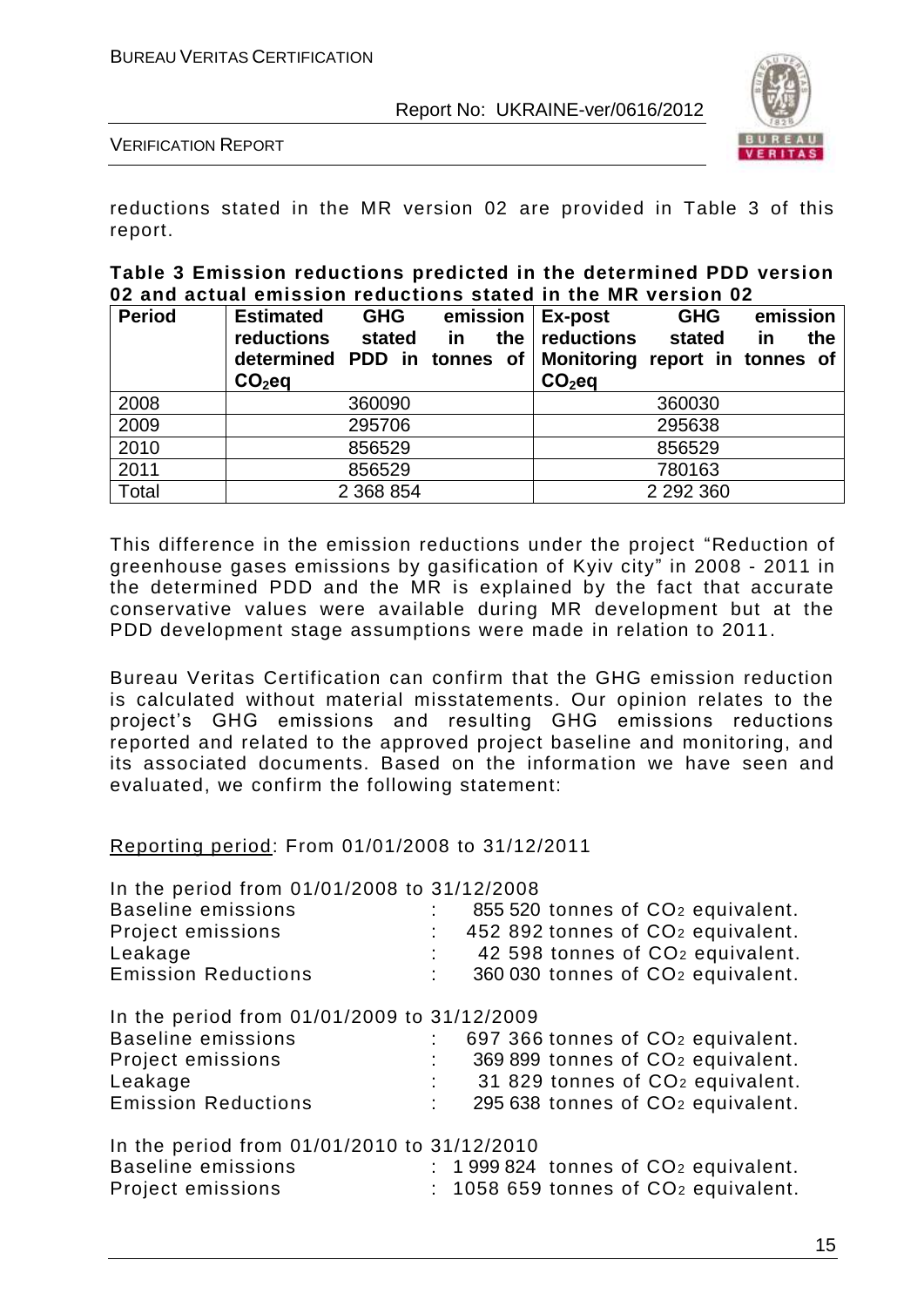

VERIFICATION REPORT

| Leakage<br><b>Emission Reductions</b>                                    | 84 636 tonnes of CO <sub>2</sub> equivalent.<br>856 529 tonnes of CO <sub>2</sub> equivalent. |
|--------------------------------------------------------------------------|-----------------------------------------------------------------------------------------------|
| In the period from 01/01/2011 to 31/12/2011<br><b>Baseline emissions</b> | $: 1818545$ tonnes of $CO2$ equivalent.                                                       |
| Project emissions                                                        | 962 696 tonnes of CO <sub>2</sub> equivalent.                                                 |
| Leakage                                                                  | 75 686 tonnes of CO <sub>2</sub> equivalent.                                                  |
| <b>Emission Reductions</b>                                               | 780 163 tonnes of CO <sub>2</sub> equivalent.                                                 |
| Total in the period from 01/01/2008 to 31/12/2011                        |                                                                                               |
| <b>Baseline emissions</b>                                                | $: 5371255$ tonnes of $CO2$ equivalent.                                                       |
| Project emissions                                                        | : 2844 146 tonnes of CO <sub>2</sub> equivalent.                                              |
| Leakage                                                                  | : 234 749 tonnes of CO <sub>2</sub> equivalent.                                               |

Emission Reductions : 2 292 360 tonnes of CO<sup>2</sup> equivalent.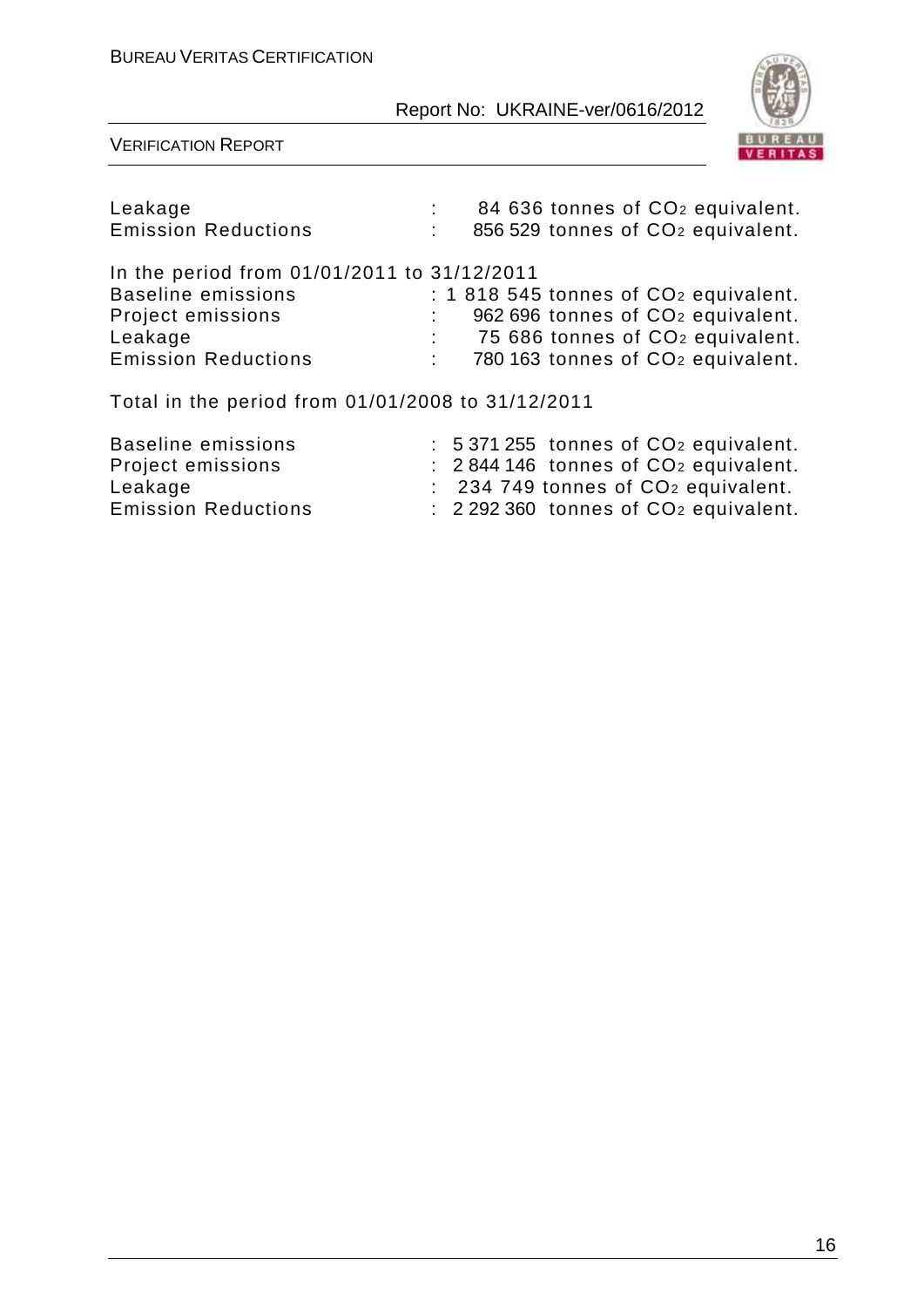

VERIFICATION REPORT

## **5 REFERENCES**

#### **Category 1 Documents:**

Documents provided by the project participants that relate directly to the GHG components of the project.

| /1/  | Monitoring Report of the JI project "Reduction of greenhouse<br>gases emissions by gasification of Kyiv city" for the period from                                                                                                          |
|------|--------------------------------------------------------------------------------------------------------------------------------------------------------------------------------------------------------------------------------------------|
|      | 01/01/2008 to 31/12/2011 version 01 dated 04/08/2012                                                                                                                                                                                       |
| /2/  | Monitoring Report of the JI project "Reduction of greenhouse<br>gases emissions by gasification of Kyiv city" for the period from<br>01/01/2008 to 31/12/2011 version 02 dated 09/08/2012                                                  |
| /3/  | Annex 1. Monitoring Parameters for the period of 01/01/2008 -<br>31/12/2011                                                                                                                                                                |
| /4/  | Annex 2. Technical registry of gas networks (Excel spreadsheet)                                                                                                                                                                            |
| /5/  | Annex 3.1. Calculation of GHG emission reductions under the<br>project "Reduction of greenhouse gases emissions by gasification<br>of Kyiv city" (Excel spreadsheet)                                                                       |
| /6/  | Annex 3.2. Calculation of GHG emission reductions under the<br>project "Reduction of greenhouse gases emissions by gasification<br>of Kyiv city" (Excel spreadsheet)                                                                       |
| 7    | Annex 3.3. Calculation of GHG emission reductions under the<br>project "Reduction of greenhouse gases emissions by gasification<br>of Kyiv city" (Excel spreadsheet)                                                                       |
| /8/  | Project Design Document of the project "Reduction of greenhouse<br>gases emissions by gasification of Kyiv city", version 02 dated<br>25/06/2012                                                                                           |
| /9/  | Determination Report of the project "Reduction of greenhouse<br>gases emissions by gasification of Kyiv city" No. UKRAINE-<br>det/0442/2012 version 02 as of 06/06/2012 issued by Bureau<br><b>Veritas Certification</b>                   |
| /10/ | Letter of Approval of the Joint Implementation project "Reduction<br>of greenhouse gases emissions by gasification of Kyiv city"<br>03/08/2012<br>issued by State<br>#2092/23/7 of<br>Environmental<br><b>Investment Agency of Ukraine</b> |
| /11/ | Letter of Approval of the JI project "Reduction of greenhouse<br>gases emissions by gasification of Kyiv city" # J294-0485 issued<br>by the Federal Office for the Environment of Switzerland dated<br>30/05/2012                          |

#### **Category 2 Documents:**

Background documents related to the design and/or methodologies employed in the design or other reference documents.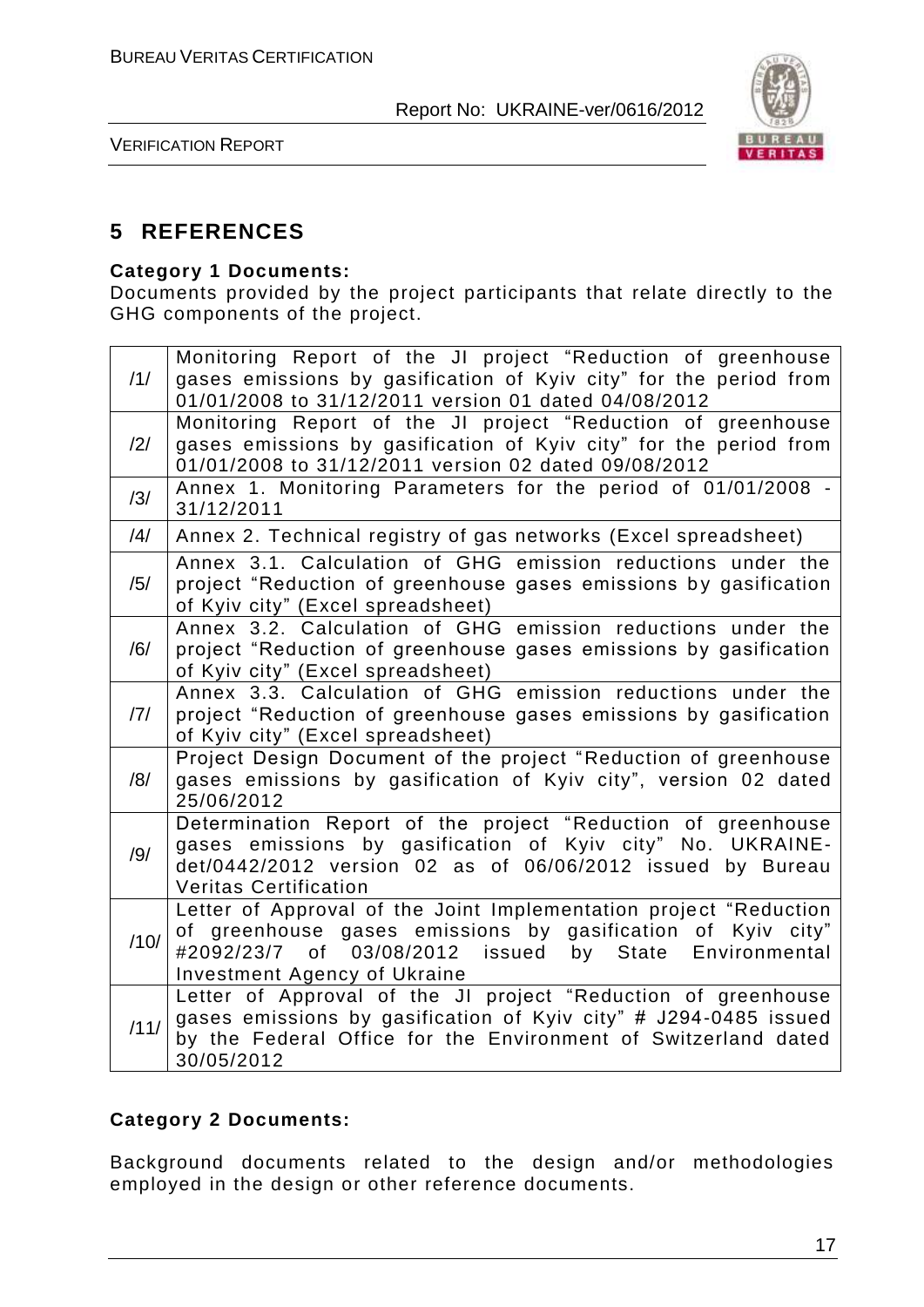

| 11/  | Delivery and acceptance certificate of natural gas and services on its                                   |
|------|----------------------------------------------------------------------------------------------------------|
|      | transportaiton by gas distribution pipelines in accordance with agreement Nº                             |
|      | 231459 dated 30/09/2008                                                                                  |
| /2/  | Delivery and acceptance certificate of natural gas and services on its                                   |
|      | transportaiton by gas distribution pipelines in accordance with agreement No<br>231438 dated 30/09/2008  |
|      | Delivery and acceptance certificate of natural gas and services on its                                   |
| /3/  | transportaiton by gas distribution pipelines in accordance with agreement Nº                             |
|      | 231433 dated 30/09/2008                                                                                  |
| /4/  | Delivery and acceptance certificate of natural gas and services on its                                   |
|      | transportaiton by gas distribution pipelines in accordance with agreement Nº                             |
|      | 231384 dated 30/09/2008                                                                                  |
| /5/  | Delivery and acceptance certificate of natural gas and services on its                                   |
|      | transportaiton by gas distribution pipelines in accordance with agreement Nº                             |
|      | 231460 dated 31/12/2009<br>Delivery and acceptance certificate of natural gas and services on its        |
| /6/  | transportaiton by gas distribution pipelines in accordance with agreement No                             |
|      | 231461 dated 31/12/2009                                                                                  |
| /7/  | Delivery and acceptance certificate of natural gas and services on its                                   |
|      | transportaiton by gas distribution pipelines in accordance with agreement No                             |
|      | 231470 dated 31/12/2009                                                                                  |
| /8/  | Delivery and acceptance certificate of natural gas and services on its                                   |
|      | transportaiton by gas distribution pipelines in accordance with agreement Nº<br>231473 dated 31/12/2009  |
|      | Certificate of gas supply service delivery and acceptance under the Agreement                            |
| /9/  | 211446 dated 31/03/2010                                                                                  |
| /10/ | Certificate of gas supply service delivery and acceptance under the Agreement                            |
|      | 211466 dated 31/03/2010                                                                                  |
| /11/ | Certificate of gas supply service delivery and acceptance under the Agreement                            |
|      | 211593 dated 31/03/2010<br>Certificate of gas supply service delivery and acceptance under the Agreement |
| /12/ | 211533 dated 31/03/2010                                                                                  |
| /13/ | Certificate of gas supply service delivery and acceptance under the Agreement                            |
|      | 241501 dated 30/04/2011                                                                                  |
| /14/ | Certificate of gas supply service delivery and acceptance under the Agreement                            |
|      | 241499 dated 30/04/2011                                                                                  |
| /15/ | Certificate of gas supply service delivery and acceptance under the Agreement                            |
|      | 231470 dated 30/04/2011<br>Certificate of gas supply service delivery and acceptance under the Agreement |
| /16/ | 231461 dated 30/04/2011                                                                                  |
| /17/ | Calibration certificate of measuring instrument of equipment (Gas meter                                  |
|      | Novator) dated 14/09/2011                                                                                |
| /18/ | Calibration certificate of measuring instrument of equipment (Gas meter G-6)                             |
|      | dated 14/09/2011                                                                                         |
| /19/ | Calibration certificate of measuring instrument of equipment (Gas meter G-25)                            |
|      | dated 03/03/2010                                                                                         |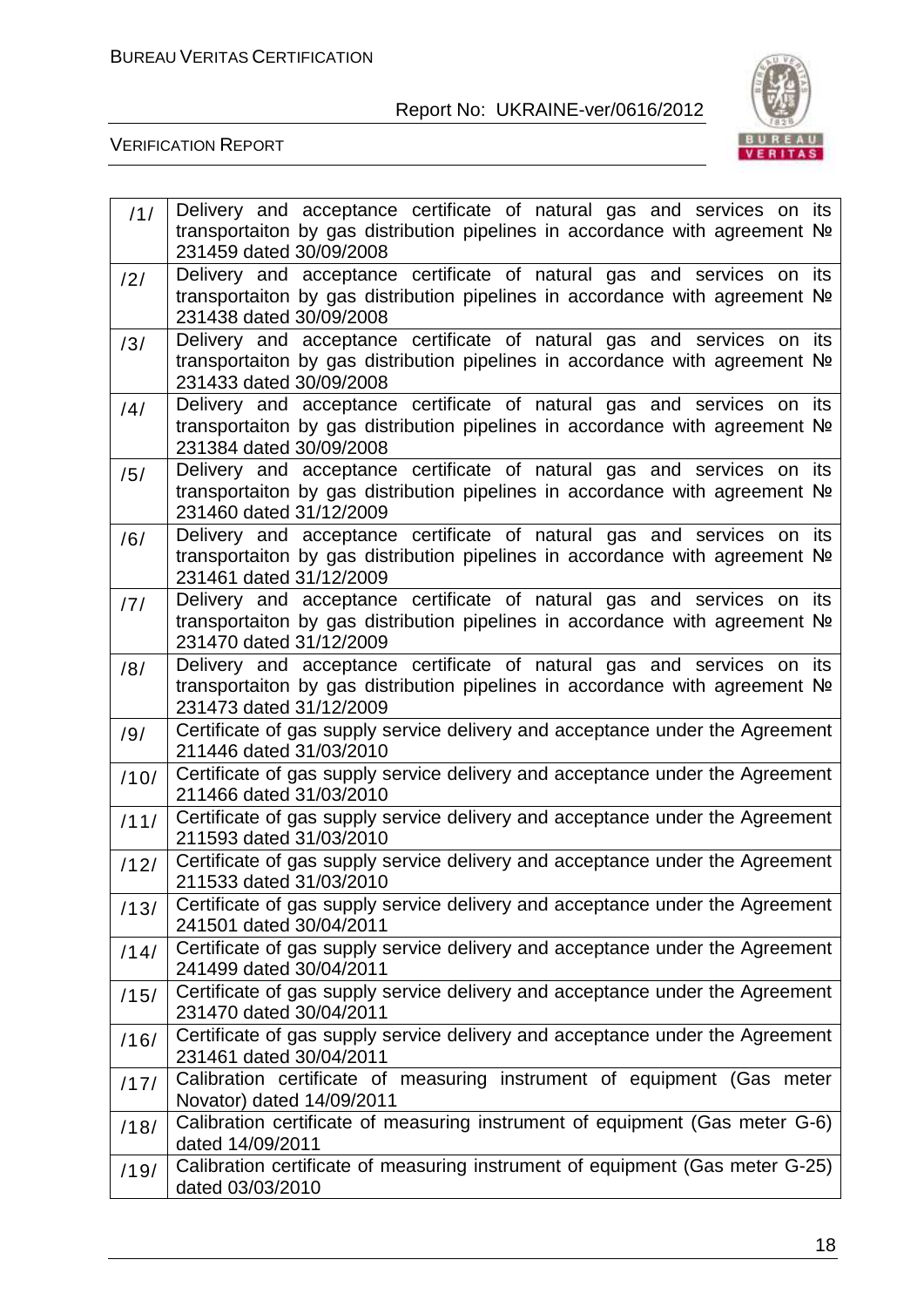

VERIFICATION REPORT

| /20/ | Calibration certificate of measuring instrument of equipment (Gas meter G-6)<br>dated 20/04/2010              |
|------|---------------------------------------------------------------------------------------------------------------|
| /21/ | Calibration certificate of measuring instrument of equipment (Gas meter G-25)<br>dated 04/08/2010             |
| /22/ | Calibration certificate of measuring instrument of equipment (Gas meter<br>PREMAGAS G 2.5) dated 25/08/2009   |
| /23/ | Calibration certificate of measuring instrument of equipment (Gas meter Oktava<br>6-4) dated 12/08/2009       |
| /24/ | Calibration certificate of measuring instrument of equipment (Gas meter<br>PREMAGAS G 2.5) dated January 2009 |
| /25/ | Calibration certificate of measuring instrument of equipment (Gas meter<br>Novator) dated January 2008        |
| /26/ | Calibration certificate of measuring instrument of equipment (Gas meter<br>PREMAGAS G 6) dated October 2010   |
| /27/ | Photos of a calibration laboratory                                                                            |
| /28/ | Photos of gas pipeline, which was laid in monitoring period 2008-2011                                         |
| /29/ | Warranty card for gas meter GMS-16-40 dated September 2009                                                    |
| /30/ | Warranty card for gas meter EX dated 27/10/2011                                                               |
| /31/ | Warranty card for gas meter Delta 2100 dated12/06/2009                                                        |
| /32/ | Commissioning certificate of completed electrical safety device installation<br>dated 05/10/2010              |
| /33/ | Commissioning certificate of completed electrical safety device installation<br>dated 20/12/2011              |
| /34/ | Commissioning certificate of completed electrical safety device installation<br>dated 23/04/2010              |
| /35/ | Certificate of acceptance of completed construction facility of gas supply<br>system dated 20/10/2008         |
| /36/ | Certificate of acceptance of completed construction facility of gas supply<br>system dated 12/09/2008         |
| /37/ | Statement for the inclusion of gas in apartments                                                              |

#### **Persons interviewed:**

List of persons interviewed during the verification or persons that contributed with other information that are not included in the documents listed above.

|     | <b>Name</b>     | Organization   | <b>Position</b>                |
|-----|-----------------|----------------|--------------------------------|
| /1/ | Bernatskyi B.E. | PJSC "Kyivgas" | <b>Chief Engineer, Working</b> |
|     |                 |                | <b>Team Leader</b>             |
| /2/ | Shevchuk Ye.Ye. | PJSC "Kyivgas" | <b>Working Team Engineer</b>   |
| /3/ | Dovbysh V.Yu.   | PJSC "Kyivgas" | <b>Working Team Secretary</b>  |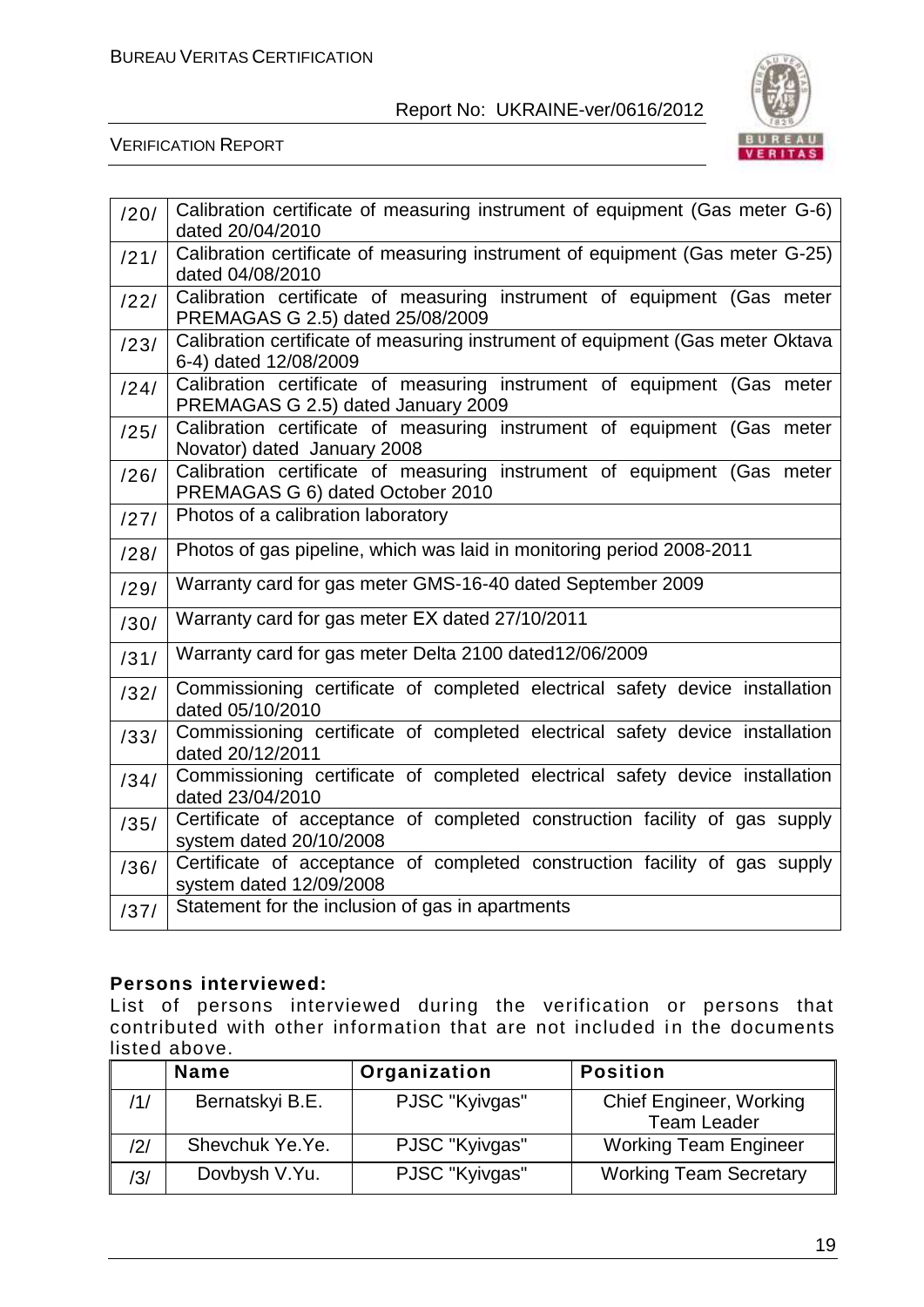

| /4/ | Yuriev D.O.   | PJSC "Kyivgas" | <b>Working Team Technical</b>                |
|-----|---------------|----------------|----------------------------------------------|
|     |               |                | Engineer                                     |
| /5/ | Ovcharuk S.S. | PJSC "Kyivgas" | First Deputy Chairman of the<br><b>Board</b> |
| /6, | Palamarchuk   | "CEP" LLC      | Consultant of VEMA S.A.                      |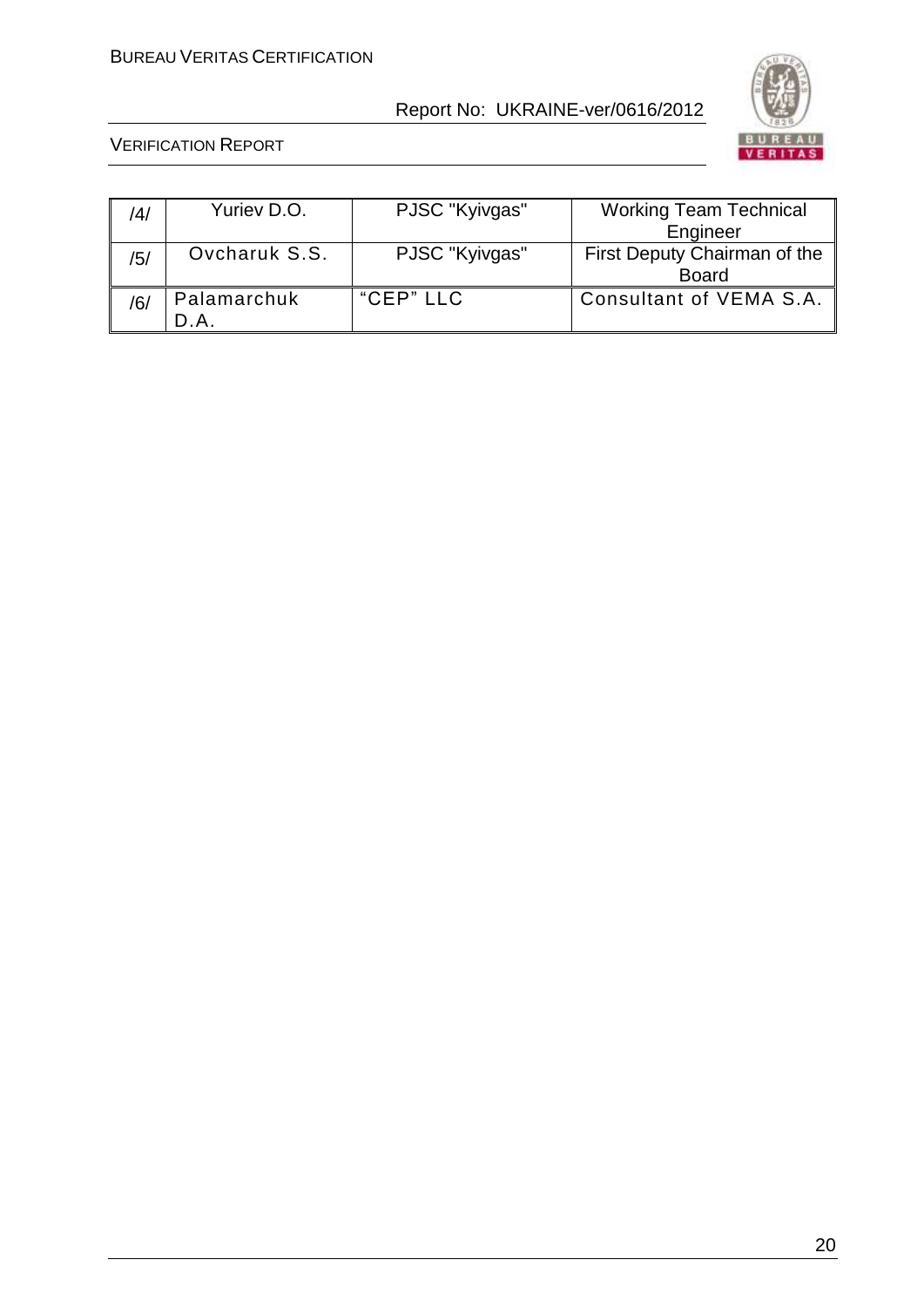

#### VERIFICATION REPORT

## APPENDIX A: PROJECT VERIFICATION PROTOCOL

#### **BUREAU VERITAS CERTIFICATION HOLDING SAS**

#### **VERIFICATION PROTOCOL**

#### **Table 1. Check list for verification, according to the JOINT IMPLEMENTATION DETERMINATION AND VERIFICATION MANUAL (Version 01)**

| <b>DVM</b><br><b>Paragraph</b> | <b>Check Item</b>                                                                                                                                                                                                                                                                    | Initial finding                                                                                                                                                                                                                                                                                                                                                                                                                                                                                                                         | <b>Draft</b><br><b>Conclusion</b> | <b>Final</b><br><b>Conclusion</b> |
|--------------------------------|--------------------------------------------------------------------------------------------------------------------------------------------------------------------------------------------------------------------------------------------------------------------------------------|-----------------------------------------------------------------------------------------------------------------------------------------------------------------------------------------------------------------------------------------------------------------------------------------------------------------------------------------------------------------------------------------------------------------------------------------------------------------------------------------------------------------------------------------|-----------------------------------|-----------------------------------|
|                                | <b>Project approvals by Parties involved</b>                                                                                                                                                                                                                                         |                                                                                                                                                                                                                                                                                                                                                                                                                                                                                                                                         |                                   |                                   |
| 90                             | Has the DFPs of at least one Party<br>involved, other than the host Party,<br>issued a written project approval when<br>submitting the first verification report to<br>secretariat for publication in<br>the<br>accordance with paragraph 38 of the JI<br>guidelines, at the latest? | The project has been approved by both the Host<br>party (Ukraine) and the other Party involved<br>(Switzerland). The Letters of Approval were issued by<br>NFPs of the Parties involved. Two Letters of Approval<br>were available at the beginning of the first verification<br>of the project.<br><b>CAR 01.</b> The date when the determination report was<br>issued is incorrect. Please, make necessary<br>corrections.<br><b>CAR 02.</b> Please, provide information on the number<br>of the Letter of Approval from Switzerland. | <b>CAR 01</b><br><b>CAR 02</b>    | OK.<br>OK                         |
| 91                             | Are all the written project approvals by<br>Parties involved unconditional?                                                                                                                                                                                                          | Yes, all the written project approvals by Parties<br>involved are unconditional.                                                                                                                                                                                                                                                                                                                                                                                                                                                        | OK                                | OK.                               |
| <b>Project implementation</b>  |                                                                                                                                                                                                                                                                                      |                                                                                                                                                                                                                                                                                                                                                                                                                                                                                                                                         |                                   |                                   |
| 92                             |                                                                                                                                                                                                                                                                                      | Has the project been implemented in $\vert$ CAR 03. The monitoring period is incorrect in Section                                                                                                                                                                                                                                                                                                                                                                                                                                       | <b>CAR 03</b>                     | OK.                               |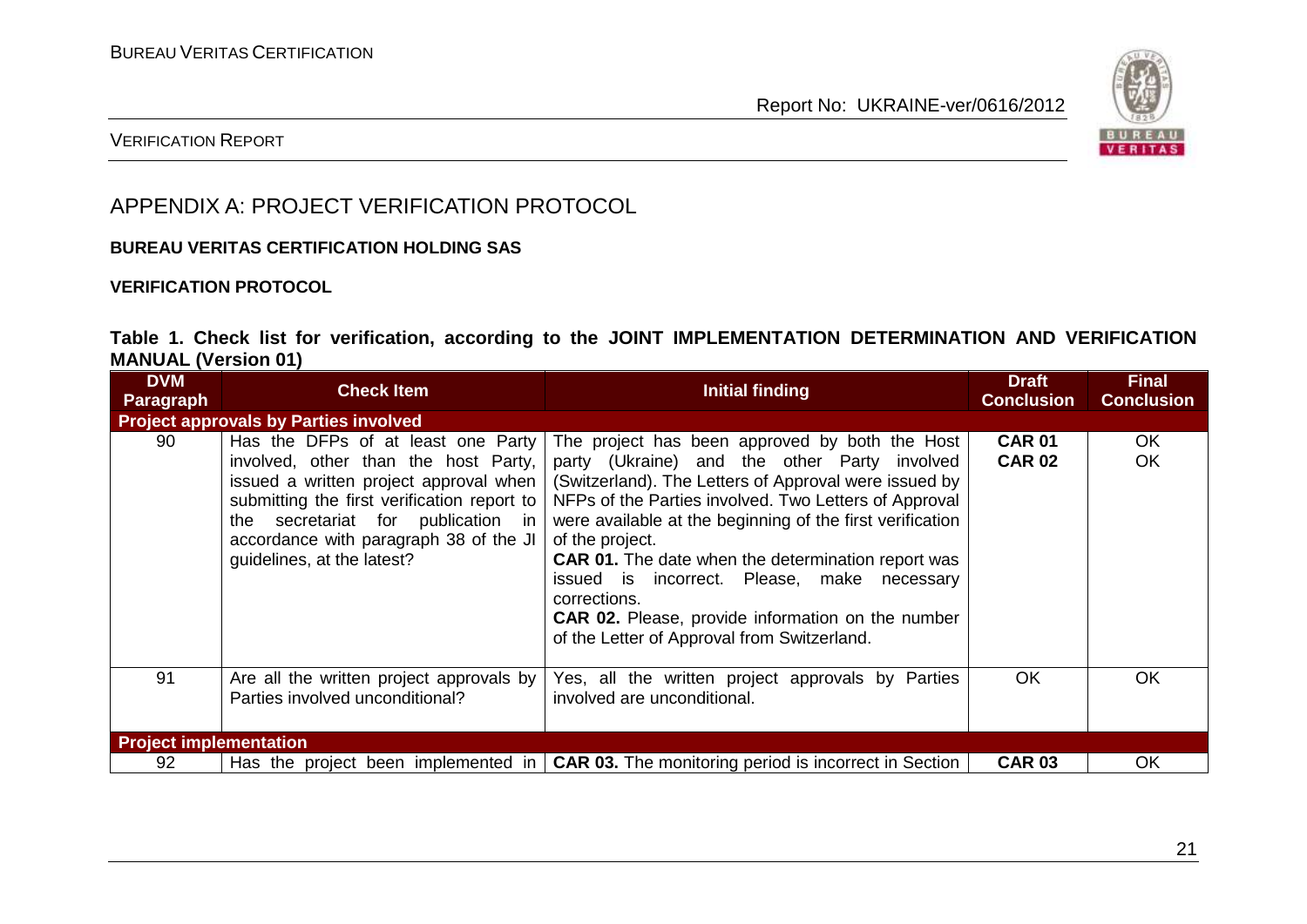

| <b>DVM</b><br><b>Paragraph</b> | <b>Check Item</b>                                                                                                                                                                                  | <b>Initial finding</b>                                                                                                                                                                                                                                                                                                                                                                                                                                                                                                                                                                                                                                                                    | <b>Draft</b><br><b>Conclusion</b> | <b>Final</b><br><b>Conclusion</b> |
|--------------------------------|----------------------------------------------------------------------------------------------------------------------------------------------------------------------------------------------------|-------------------------------------------------------------------------------------------------------------------------------------------------------------------------------------------------------------------------------------------------------------------------------------------------------------------------------------------------------------------------------------------------------------------------------------------------------------------------------------------------------------------------------------------------------------------------------------------------------------------------------------------------------------------------------------------|-----------------------------------|-----------------------------------|
|                                | accordance with the PDD regarding<br>which the determination has been<br>deemed final and is so listed on the<br><b>UNFCCC JI website?</b>                                                         | A.6. of the MR.                                                                                                                                                                                                                                                                                                                                                                                                                                                                                                                                                                                                                                                                           |                                   |                                   |
| 93                             | What is the status of operation of the<br>project during the monitoring period?                                                                                                                    | Implementation of the project activities started in late<br>2006, as stated in the determined PDD version 02.<br>However, emission reductions achieved in 2006 are<br>conservatively excluded from the calculation.<br>Thus, 01/01/2007 is the starting date of the crediting<br>period.<br>Project implementation status and project milestones<br>in the reporting period of $01/01/2008 - 31/12/2011$<br>are provided in in Section A.6. of the MR version 02<br>and Annex 2.<br>In 2008-2011 PE-80, PE-100 polyethylene pipes and<br>steel pipes that conform to SSTU 10704-91 with<br>reinforced bituminous mastic sealing under SSTU<br>B.V.2.5.-29:2006 were used in construction. | OK                                | <b>OK</b>                         |
|                                | <b>Compliance with monitoring plan</b>                                                                                                                                                             |                                                                                                                                                                                                                                                                                                                                                                                                                                                                                                                                                                                                                                                                                           |                                   |                                   |
| 94                             | Did the monitoring occur in accordance<br>with the monitoring plan included in the<br>PDD regarding which the determination<br>has been deemed final and is so listed<br>on the UNFCCC JI website? | There aren't any changes in or deviations from the<br>registered PDD.                                                                                                                                                                                                                                                                                                                                                                                                                                                                                                                                                                                                                     | <b>OK</b>                         | OK                                |
| 95(a)                          | For calculating the emission reductions<br>or enhancements of net removals, were<br>key factors, e.g. those listed in 23 (b) (i)-                                                                  | For calculating the emission reductions, key factors,<br>such as volume of natural gas to be supplied to the<br>existing tariffs<br>consumers.<br>for<br>natural<br>gas                                                                                                                                                                                                                                                                                                                                                                                                                                                                                                                   | OK                                | OK                                |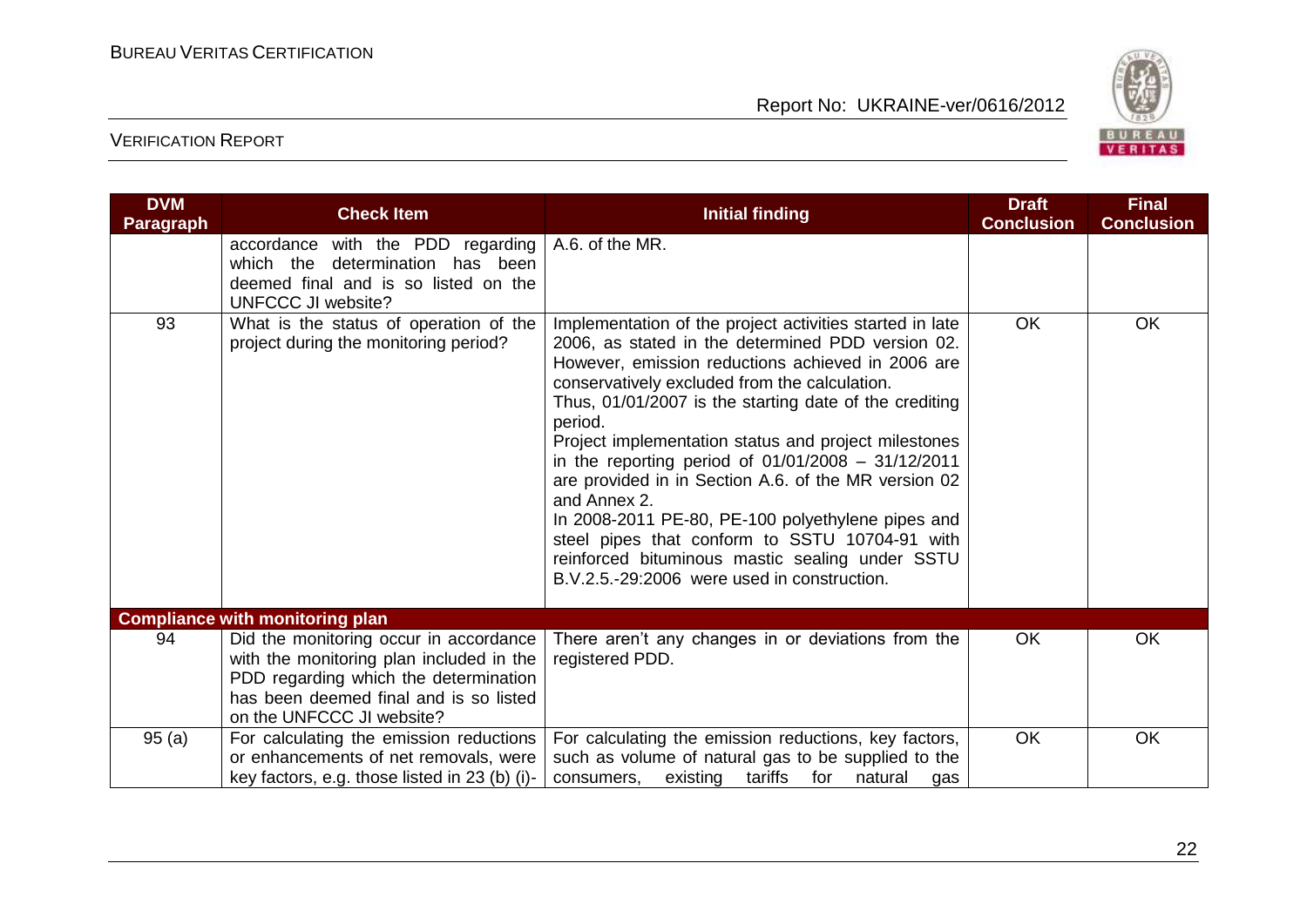

| <b>DVM</b><br><b>Paragraph</b> | <b>Check Item</b>                                                                                                                                                                                                                        | Initial finding                                                                                                                                                                                                                                                                                                                                                                                                                                                                                                                                                                                                                                                                                                                                                                                                                                                                                                       | <b>Draft</b><br><b>Conclusion</b>                                                | <b>Final</b><br><b>Conclusion</b>                             |
|--------------------------------|------------------------------------------------------------------------------------------------------------------------------------------------------------------------------------------------------------------------------------------|-----------------------------------------------------------------------------------------------------------------------------------------------------------------------------------------------------------------------------------------------------------------------------------------------------------------------------------------------------------------------------------------------------------------------------------------------------------------------------------------------------------------------------------------------------------------------------------------------------------------------------------------------------------------------------------------------------------------------------------------------------------------------------------------------------------------------------------------------------------------------------------------------------------------------|----------------------------------------------------------------------------------|---------------------------------------------------------------|
|                                | (vii) of the DVM, influencing the baseline<br>emissions or net removals and the<br>activity level of the project and the<br>emissions or removals as well as risks<br>associated with the project taken into<br>account, as appropriate? | transportation, public policy in the field of gas supply,<br>experience in implementing activities provided by the<br>project, current practice that exists in this field in<br>Ukraine, financial costs and background, sectoral<br>reform policy in the field of gas supply and legislation,<br>influencing the baseline emissions and the activity<br>level of the project and the emissions as well as risks<br>associated with the project were taken into account,<br>as appropriate.                                                                                                                                                                                                                                                                                                                                                                                                                           |                                                                                  |                                                               |
| 95(b)                          | Are data sources used for calculating<br>emission reductions or enhancements<br>net removals clearly<br>identified,<br>of<br>reliable and transparent?                                                                                   | for calculating<br>emission<br>Data sources<br>used<br>reductions or enhancements of net removals are<br>clearly identified, reliable and transparent.<br>CL 01. Please, provide a reference to the Guidance<br>on criteria for baseline setting and monitoring in<br>Section B of the MR.<br><b>CAR 04.</b> Please, state data units for Net calorific<br>value of natural gas in Table 4.<br><b>CAR</b> 05. The national inventory<br>report of<br>anthropogenic greenhouse gas emissions by sources<br>and removals by sinks in Ukraine for 1990-2009 is<br>stated as the data source for parameters in Tables 4<br>and 5 of the MR. But the Inventory for 1990-2010<br>shall be used.<br><b>CAR 06.</b> A list of supporting documents on the title<br>page of the MR contains a document that doesn't<br>exist. Please, delete the name of this document.<br><b>CAR 07.</b> An incorrect reference to supporting | <b>CL 01</b><br><b>CAR 04</b><br><b>CAR 05</b><br><b>CAR 06</b><br><b>CAR 07</b> | <b>OK</b><br><b>OK</b><br><b>OK</b><br><b>OK</b><br><b>OK</b> |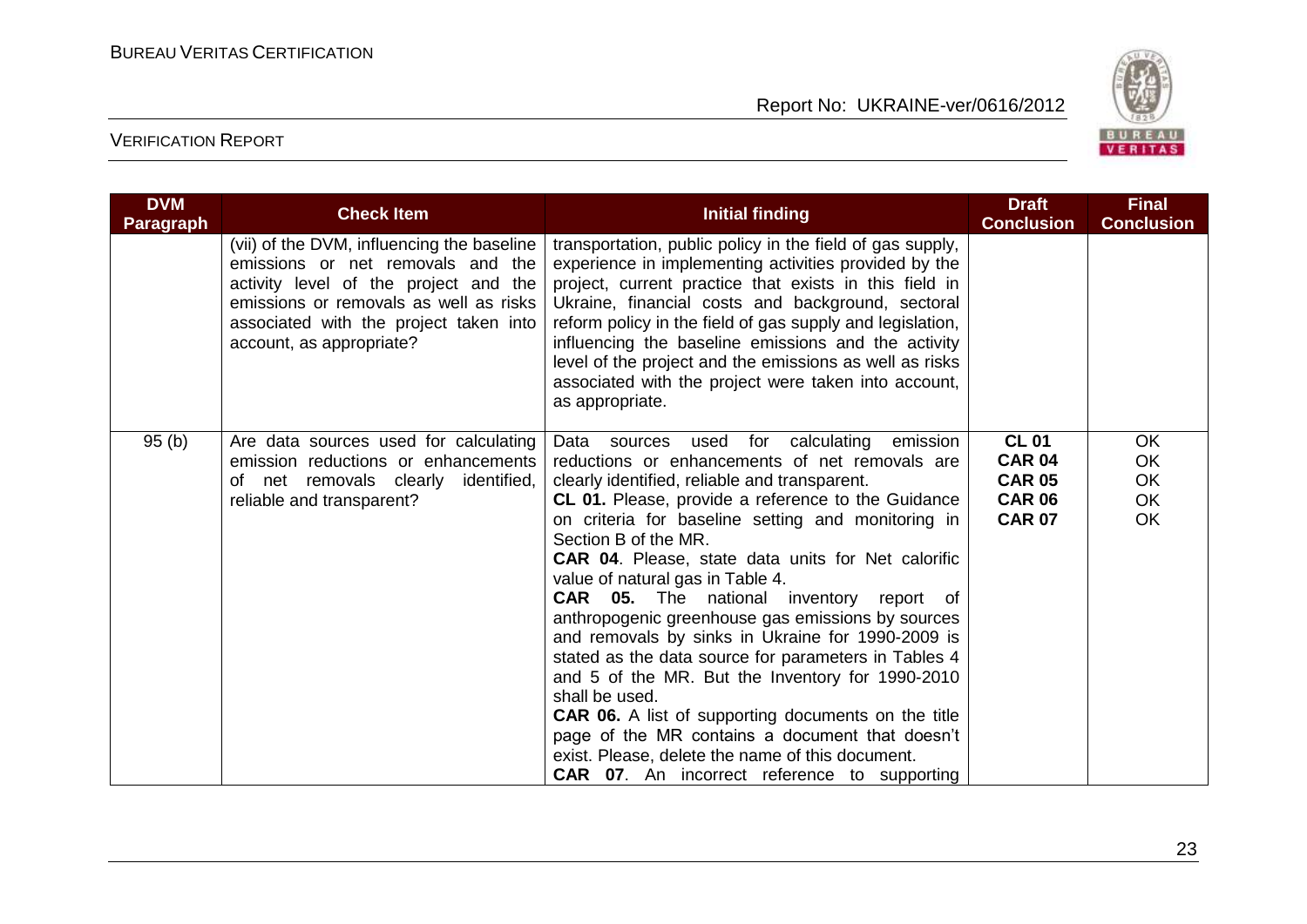

| <b>DVM</b><br><b>Paragraph</b> | <b>Check Item</b>                                                                                                                                                                                                                                                                                                                      | <b>Initial finding</b>                                                                                                                                                                                                                                                                                                                                                                                                                                                                                                                  | <b>Draft</b><br><b>Conclusion</b> | <b>Final</b><br><b>Conclusion</b> |
|--------------------------------|----------------------------------------------------------------------------------------------------------------------------------------------------------------------------------------------------------------------------------------------------------------------------------------------------------------------------------------|-----------------------------------------------------------------------------------------------------------------------------------------------------------------------------------------------------------------------------------------------------------------------------------------------------------------------------------------------------------------------------------------------------------------------------------------------------------------------------------------------------------------------------------------|-----------------------------------|-----------------------------------|
|                                |                                                                                                                                                                                                                                                                                                                                        | document is provided after Table 5.                                                                                                                                                                                                                                                                                                                                                                                                                                                                                                     |                                   |                                   |
| 95(c)                          | Are emission factors, including default<br>emission factors, if used for calculating<br>reductions<br>the<br>emission<br><b>or</b><br>enhancements of<br>net<br>removals,<br>selected by carefully balancing accuracy<br>and reasonableness, and appropriately<br>justified of the choice?                                             | Carbon dioxide emission factor for natural gas<br>combustion, carbon dioxide emission factor for fossil<br>fuel combustion, default emission factor for methane<br>at technological gas equipment at end consumer's<br>place, default emission factor for methane in the<br>process of natural gas transportation and distribution,<br>reduced GHG emission factor for natural gas<br>transportation to end consumers are selected by<br>carefully balancing accuracy and reasonableness,<br>and appropriately justified of the choice. | <b>OK</b>                         | OK                                |
| 95(d)                          | Is the calculation of emission reductions<br>or enhancements of net removals based<br>on conservative assumptions and the<br>plausible<br>scenarios<br>most<br>in.<br>a<br>transparent manner?                                                                                                                                         | Calculation of emission reductions is based on<br>conservative assumptions and the most plausible<br>scenarios in a transparent manner.                                                                                                                                                                                                                                                                                                                                                                                                 | <b>OK</b>                         | <b>OK</b>                         |
|                                | <b>Applicable to JI SSC projects only</b>                                                                                                                                                                                                                                                                                              |                                                                                                                                                                                                                                                                                                                                                                                                                                                                                                                                         |                                   |                                   |
| 96                             | Is the relevant threshold to be classified<br>as JI SSC project not exceeded during<br>the monitoring period on an annual<br>average basis?<br>If the threshold is exceeded, is the<br>maximum emission<br>reduction<br>level<br>estimated in the PDD for the JI SSC<br>project or the bundle for the monitoring<br>period determined? | Not applicable                                                                                                                                                                                                                                                                                                                                                                                                                                                                                                                          | <b>Not</b><br>applicable          | <b>Not</b><br>applicable          |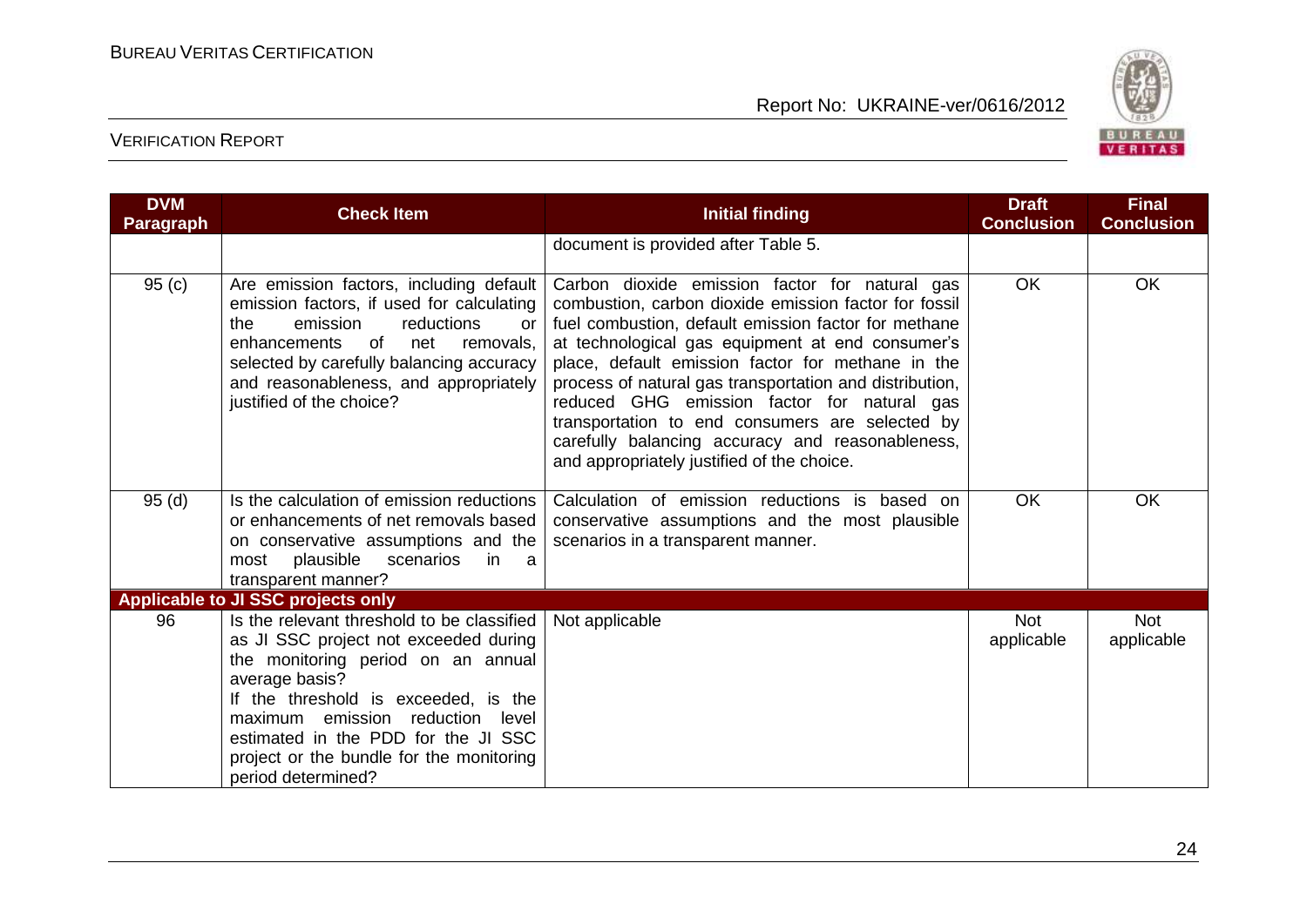

| <b>DVM</b><br><b>Paragraph</b> | <b>Check Item</b>                                                                                                                                                                                                                                                                                                                          | <b>Initial finding</b> | <b>Draft</b><br><b>Conclusion</b> | <b>Final</b><br><b>Conclusion</b> |
|--------------------------------|--------------------------------------------------------------------------------------------------------------------------------------------------------------------------------------------------------------------------------------------------------------------------------------------------------------------------------------------|------------------------|-----------------------------------|-----------------------------------|
|                                | Applicable to bundled JI SSC projects only                                                                                                                                                                                                                                                                                                 |                        |                                   |                                   |
| 97(a)                          | Has the composition of the bundle not Not applicable<br>changed from that is stated in F-JI-<br><b>SSCBUNDLE?</b>                                                                                                                                                                                                                          |                        | Not<br>applicable                 | <b>Not</b><br>applicable          |
| 97(b)                          | If the determination was conducted on<br>the basis of an overall monitoring plan,<br>have the project participants submitted<br>a common monitoring report?                                                                                                                                                                                | Not applicable         | <b>Not</b><br>applicable          | <b>Not</b><br>applicable          |
| 98                             | the monitoring is based on a<br>monitoring plan that provides for<br>overlapping monitoring periods, are the<br>monitoring periods per component of<br>the project clearly specified in the<br>monitoring report?<br>Do the monitoring periods not overlap<br>with those for which verifications were<br>already deemed final in the past? | Not applicable         | <b>Not</b><br>applicable          | <b>Not</b><br>applicable          |
|                                | <b>Revision of monitoring plan</b>                                                                                                                                                                                                                                                                                                         |                        |                                   |                                   |
|                                | Applicable only if monitoring plan is revised by project participant                                                                                                                                                                                                                                                                       |                        |                                   |                                   |
| 99(a)                          | Did the project participants provide an<br>appropriate justification for the proposed<br>revision?                                                                                                                                                                                                                                         | Not applicable.        | <b>Not</b><br>applicable          | <b>Not</b><br>applicable          |
| 99(b)                          | Does the proposed revision improve the<br>and/or<br>applicability<br>of<br>accuracy<br>information collected compared to the<br>original<br>without<br>monitoring<br>plan<br>changing conformity with the relevant                                                                                                                         | Not applicable         | <b>Not</b><br>applicable          | <b>Not</b><br>applicable          |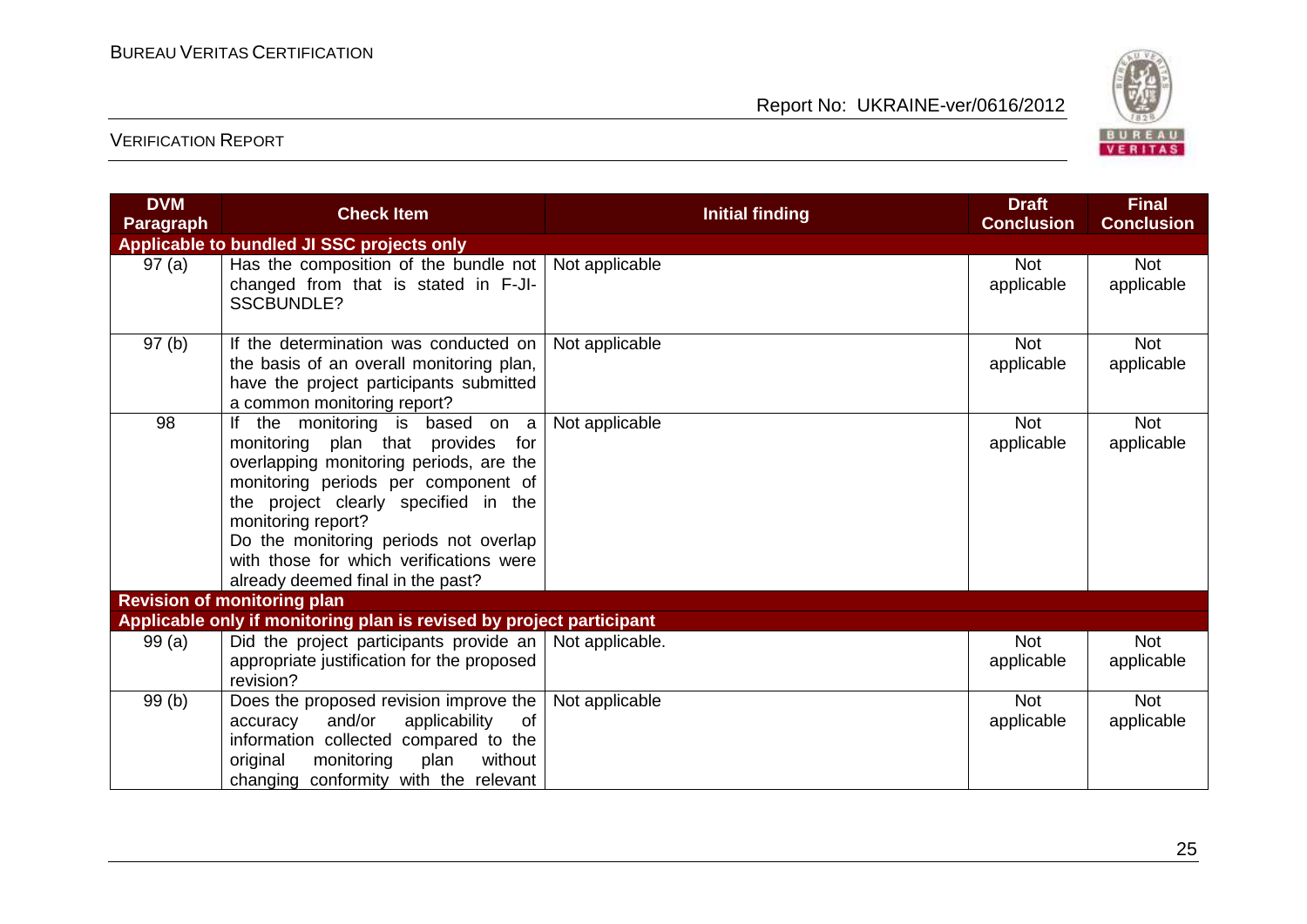

| <b>DVM</b><br><b>Paragraph</b> | <b>Check Item</b>                                                                                                                                                                | <b>Initial finding</b>                                                                                                                                                                                                                                                                                                                                                                                                                                                                           | <b>Draft</b><br><b>Conclusion</b>              | <b>Final</b><br><b>Conclusion</b> |
|--------------------------------|----------------------------------------------------------------------------------------------------------------------------------------------------------------------------------|--------------------------------------------------------------------------------------------------------------------------------------------------------------------------------------------------------------------------------------------------------------------------------------------------------------------------------------------------------------------------------------------------------------------------------------------------------------------------------------------------|------------------------------------------------|-----------------------------------|
|                                | regulations<br>the<br>rules<br>and<br>for<br>establishment of monitoring plans?                                                                                                  |                                                                                                                                                                                                                                                                                                                                                                                                                                                                                                  |                                                |                                   |
| Data management                |                                                                                                                                                                                  |                                                                                                                                                                                                                                                                                                                                                                                                                                                                                                  |                                                |                                   |
| 101 $(a)$                      | Is the implementation of data collection<br>procedures in accordance with the<br>monitoring plan, including the quality<br>control<br>and<br>quality<br>assurance<br>procedures? | The implementation of data collection procedures,<br>including the quality control and quality assurance<br>procedures, is in accordance with the monitoring<br>plan.<br><b>CAR 08.</b> The monitoring period is incorrect in Section<br>B.3.<br><b>CAR 09.</b> Please, provide information on how the<br>length of gas distribution systems, implemented by<br>the project, is determined.<br>CL 02. Please, provide a reference to law of Ukraine<br>"On metrology and metrological activity". | <b>CAR 08</b><br><b>CAR 09</b><br><b>CL 02</b> | OK.<br><b>OK</b><br>OK            |
| 101(b)                         | function of<br>the<br>monitoring<br>ls.<br>the<br>equipment, including<br>calibration<br>its<br>status, is in order?                                                             | Routine repair of gas networks is carried out once a<br>year; maintenance - once every six months. Repaired<br>gas equipment is regularly examined to ensure that it<br>works properly and is not a source of gas leaks.<br>Means of metering equipment used for monitoring of<br>the project activity are subject to periodic state<br>verification.                                                                                                                                            | <b>OK</b>                                      | OK                                |
| 101(c)                         | Are the evidence and records used for<br>the monitoring maintained in a traceable<br>manner?                                                                                     | Each quarter, representatives of VEMA S.A., project<br>developers, conduct internal audits of the project<br>monitoring system at PJSC "Kyivgas".<br>Internal audit includes measures on verification of<br>consumed gas accounting and record keeping by<br>Gas accounting service, Gas supply regime                                                                                                                                                                                           | OK                                             | OK                                |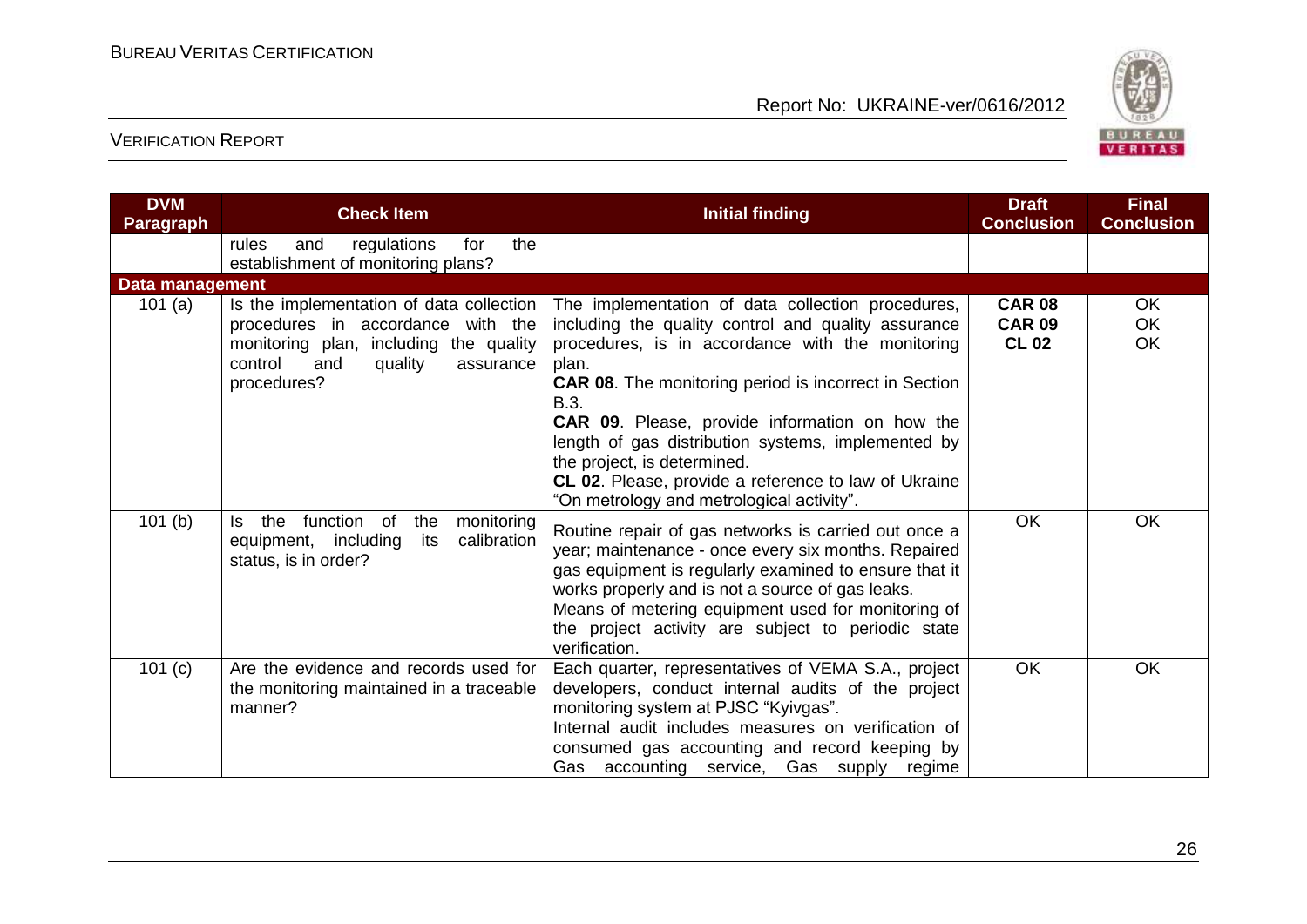

| <b>DVM</b><br><b>Paragraph</b> | <b>Check Item</b>                                                                                                                                        | <b>Initial finding</b>                                                                                                                                                                                                                                                                                                                                              | <b>Draft</b><br><b>Conclusion</b> | <b>Final</b><br><b>Conclusion</b> |
|--------------------------------|----------------------------------------------------------------------------------------------------------------------------------------------------------|---------------------------------------------------------------------------------------------------------------------------------------------------------------------------------------------------------------------------------------------------------------------------------------------------------------------------------------------------------------------|-----------------------------------|-----------------------------------|
|                                |                                                                                                                                                          | department; verification of proper working condition<br>and periodic maintenance of "Gasolina" software;<br>cross-check of data of the program complexes and<br>records of consumed gas, that are kept by the<br>relevant services of the company; checking the<br>timeliness of natural gas meters verification etc.                                               |                                   |                                   |
| $101$ (d)                      | Is the data collection and management<br>system for the project in accordance<br>with the monitoring plan?                                               | The data collection and management system for the<br>project is in accordance with the monitoring plan. The<br>verification team confirms the effectiveness of the<br>existing management and operating systems and<br>considers them suitable for reliable monitoring of the<br>project.<br>CL 03. Please, check the numbering of Tables and<br>Figures in the MR. | <b>CL 03</b>                      | <b>OK</b>                         |
|                                | Verification regarding programs of activities (additional elements for assessment)                                                                       |                                                                                                                                                                                                                                                                                                                                                                     |                                   |                                   |
| 102                            | Is any JPA that has not been added to<br>the JI PoA not verified?                                                                                        | Not applicable                                                                                                                                                                                                                                                                                                                                                      | <b>Not</b><br>applicable          | <b>Not</b><br>applicable          |
| 103                            | verification<br>the<br>based on the<br>ls.<br>monitoring reports of all JPAs to be<br>verified?                                                          | Not applicable                                                                                                                                                                                                                                                                                                                                                      | <b>Not</b><br>applicable          | <b>Not</b><br>applicable          |
| 103                            | Does the verification ensure<br>the<br>accuracy and conservativeness of the<br>emission reductions or enhancements<br>of removals generated by each JPA? | Not applicable                                                                                                                                                                                                                                                                                                                                                      | <b>Not</b><br>applicable          | <b>Not</b><br>applicable          |
| 104                            | Does the monitoring period not overlap<br>with previous monitoring periods?                                                                              | Not applicable                                                                                                                                                                                                                                                                                                                                                      | <b>Not</b><br>applicable          | <b>Not</b><br>applicable          |
| 105                            | If the AIE learns of an erroneously<br>included JPA, has the AIE informed the                                                                            | Not applicable                                                                                                                                                                                                                                                                                                                                                      | <b>Not</b><br>applicable          | <b>Not</b><br>applicable          |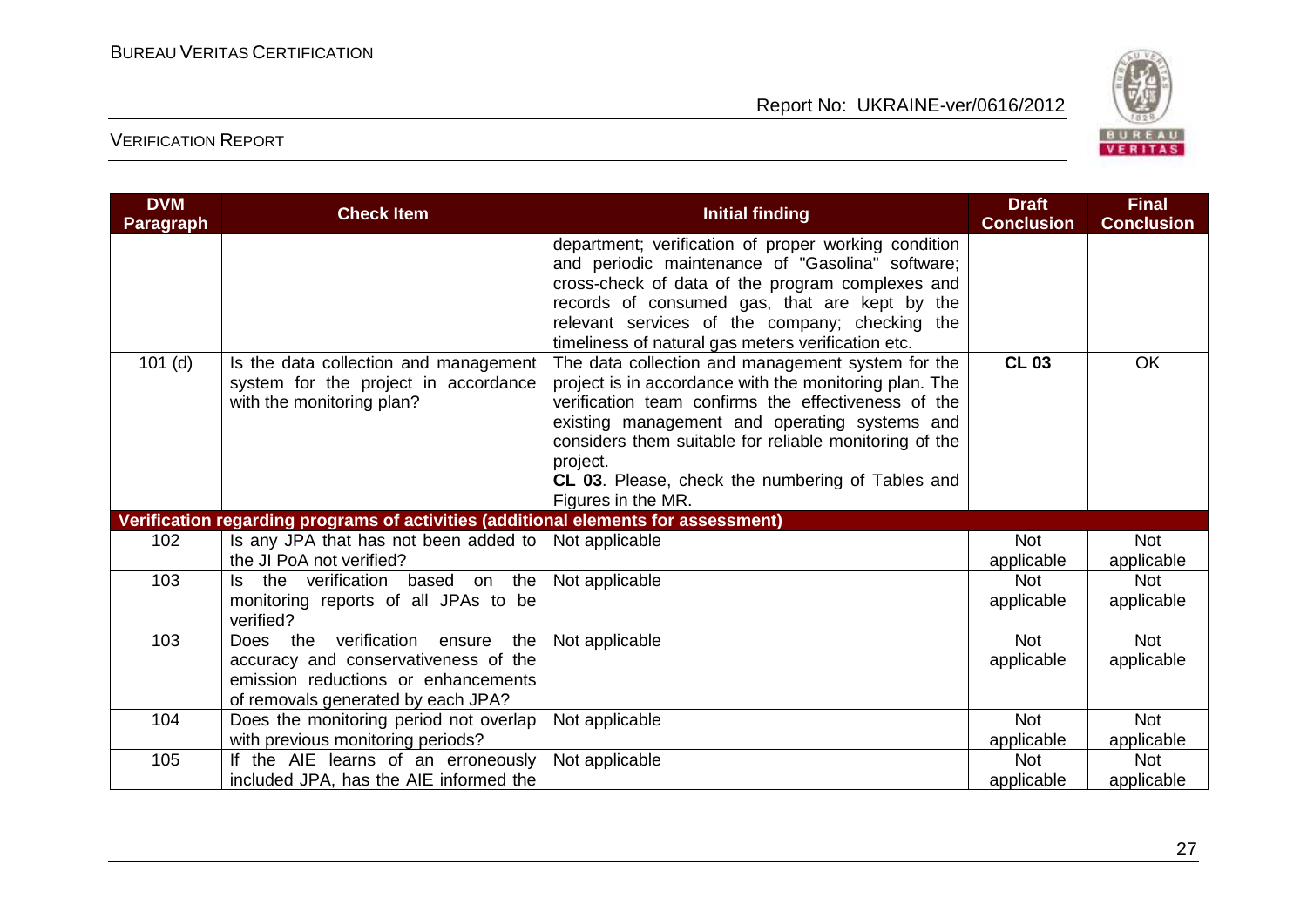

| <b>DVM</b><br><b>Paragraph</b> | <b>Check Item</b>                                                                                                                                                                                                                                                                                                                                                                                                                                                                                                                                                                                                                                                                                                                                                                                | <b>Initial finding</b> | <b>Draft</b><br><b>Conclusion</b> | <b>Final</b><br><b>Conclusion</b> |
|--------------------------------|--------------------------------------------------------------------------------------------------------------------------------------------------------------------------------------------------------------------------------------------------------------------------------------------------------------------------------------------------------------------------------------------------------------------------------------------------------------------------------------------------------------------------------------------------------------------------------------------------------------------------------------------------------------------------------------------------------------------------------------------------------------------------------------------------|------------------------|-----------------------------------|-----------------------------------|
|                                | JISC of its findings in writing?                                                                                                                                                                                                                                                                                                                                                                                                                                                                                                                                                                                                                                                                                                                                                                 |                        |                                   |                                   |
|                                | Applicable to sample-based approach only                                                                                                                                                                                                                                                                                                                                                                                                                                                                                                                                                                                                                                                                                                                                                         |                        |                                   |                                   |
| 106                            | Does the sampling plan prepared by the<br>AIE:<br>(a) Describe its sample selection, taking<br>into<br>account that:<br>(i) For each verification that uses a<br>sample-based approach, the sample<br>shall<br>selection<br>be<br>sufficiently<br>representative of the JPAs in the JI<br>PoA such extrapolation to all JPAs<br>identified for that verification is<br>reasonable, taking into account<br>differences among the characteristics<br>of JPAs, such as:<br>- The types of JPAs;<br>- The complexity of the applicable<br>technologies and/or measures used;<br>- The geographical location of each<br>JPA:<br>- The amounts of expected emission<br>reductions of the JPAs being verified;<br>- The number of JPAs for which<br>emission<br>reductions<br>being<br>are<br>verified: | Not applicable         | <b>Not</b><br>applicable          | <b>Not</b><br>applicable          |
|                                | - The length of monitoring periods of                                                                                                                                                                                                                                                                                                                                                                                                                                                                                                                                                                                                                                                                                                                                                            |                        |                                   |                                   |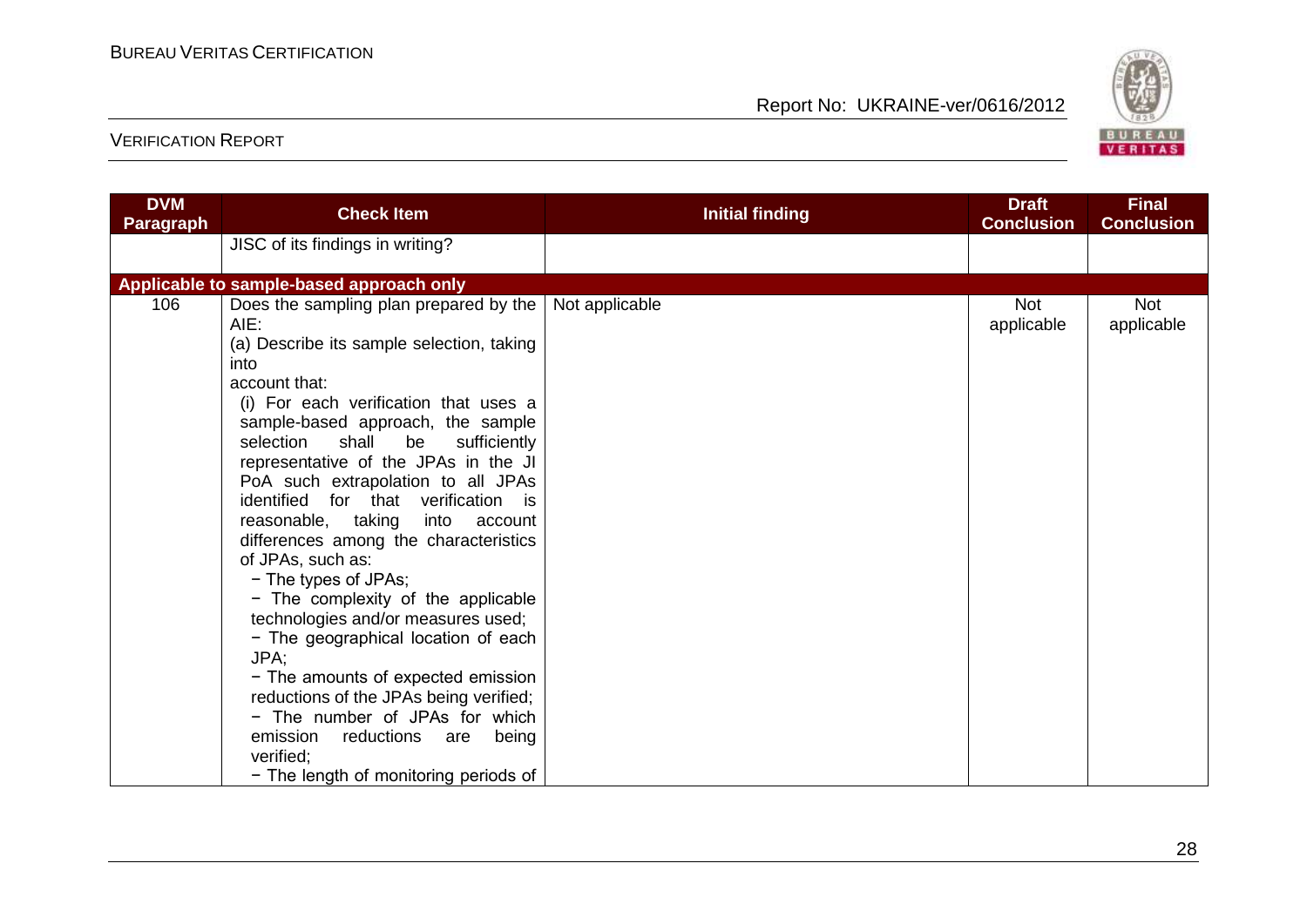

| <b>DVM</b><br><b>Paragraph</b> | <b>Check Item</b>                                                                                                                                                                                                                                                                                                                                                                        | <b>Initial finding</b> | <b>Draft</b><br><b>Conclusion</b> | <b>Final</b><br><b>Conclusion</b> |
|--------------------------------|------------------------------------------------------------------------------------------------------------------------------------------------------------------------------------------------------------------------------------------------------------------------------------------------------------------------------------------------------------------------------------------|------------------------|-----------------------------------|-----------------------------------|
|                                | the JPAs being verified; and<br>- The samples selected for prior<br>verifications, if any?                                                                                                                                                                                                                                                                                               |                        |                                   |                                   |
| 107                            | sampling<br>plan ready<br>the<br>for<br>ls.<br>publication through the secretariat along<br>with the verification report<br>and<br>supporting documentation?                                                                                                                                                                                                                             | Not applicable         | <b>Not</b><br>applicable          | <b>Not</b><br>applicable          |
| 108                            | Has the AIE made site inspections of at<br>least the square root of the number of<br>total JPAs, rounded to the upper whole<br>number? If the AIE makes no site<br>inspections or fewer site inspections<br>than the square root of the number of<br>total JPAs, rounded to the upper whole<br>number, then does the AIE provide a<br>reasonable<br>explanation<br>and<br>justification? | Not applicable         | <b>Not</b><br>applicable          | <b>Not</b><br>applicable          |
| 109                            | Is the sampling plan available for<br>submission to the secretariat for the<br>JISC's ex ante assessment? (Optional)                                                                                                                                                                                                                                                                     | Not applicable         | <b>Not</b><br>applicable          | <b>Not</b><br>applicable          |
| 110                            | If the AIE learns of a fraudulently<br>included JPA, a fraudulently monitored                                                                                                                                                                                                                                                                                                            | Not applicable         | <b>Not</b><br>applicable          | <b>Not</b><br>applicable          |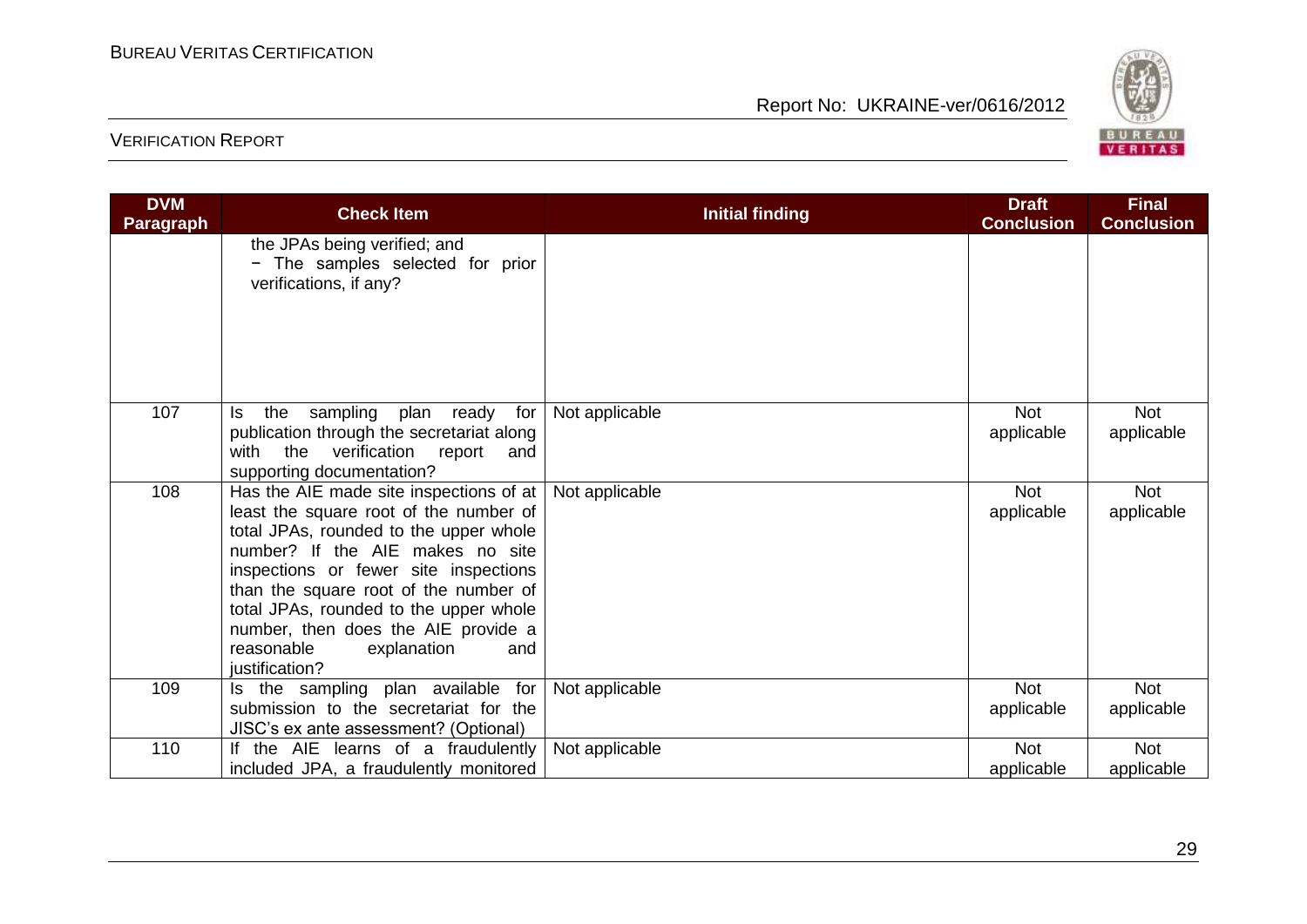

| <b>DVM</b><br><b>Paragraph</b> | <b>Check Item</b>                                                                                                                     | <b>Initial finding</b> | <b>Draft</b><br><b>Conclusion</b> | <b>Final</b><br><b>Conclusion</b> |
|--------------------------------|---------------------------------------------------------------------------------------------------------------------------------------|------------------------|-----------------------------------|-----------------------------------|
|                                | JPA or an inflated number of emission<br>reductions claimed in a JI PoA, has the<br>AIE informed the JISC of the fraud in<br>writing? |                        |                                   |                                   |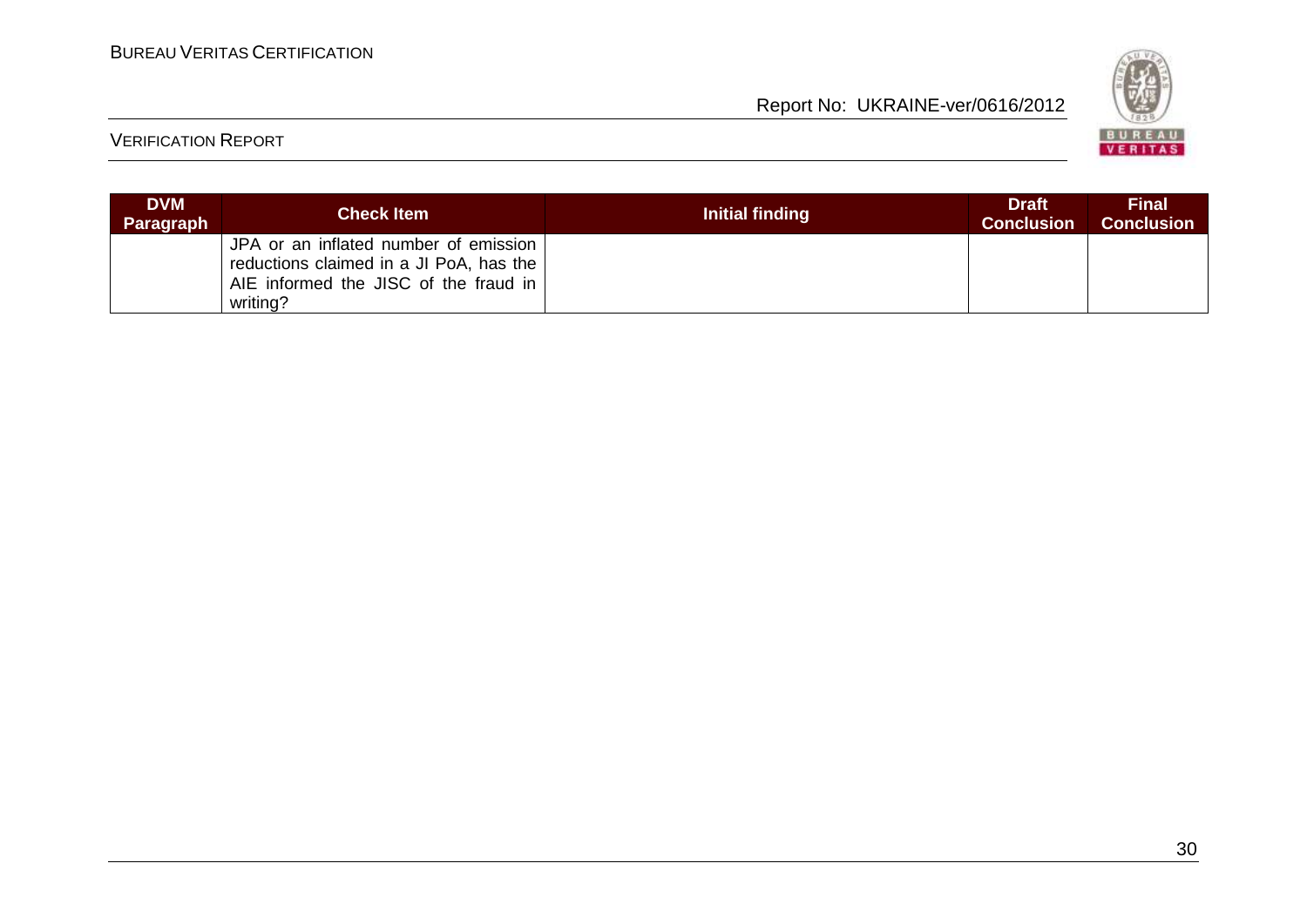

### VERIFICATION REPORT

#### **Table 2. Resolution of Corrective Action and Clarification Requests**

| Draft report clarifications and corrective<br>action requests by verification team                                                                                                                                                 | Ref. to<br>checklist<br>question in<br>table 1 | <b>Summary of project participant</b><br>response                                                                                                                                                                       | <b>Verification team conclusion</b>                                             |
|------------------------------------------------------------------------------------------------------------------------------------------------------------------------------------------------------------------------------------|------------------------------------------------|-------------------------------------------------------------------------------------------------------------------------------------------------------------------------------------------------------------------------|---------------------------------------------------------------------------------|
| <b>CAR 01.</b> The date when the determination<br>report was issued is incorrect. Please, make<br>necessary corrections.                                                                                                           | 90                                             | Determination report No. UKRAINE-DET<br>/0442/2012 dated 06/06/2012                                                                                                                                                     | CAR 01 is closed as necessary<br>corrections were made in the MR<br>version 02. |
| <b>CAR 02.</b> Please, provide information on the<br>number of the Letter of Approval from<br>Switzerland.                                                                                                                         | 90                                             | The project was also approved by the<br>party – buyer of the emission reduction<br>units (Switzerland) - Letter of Approval<br>No.J294-0485 issued by the Federal<br>Office for the Environment FOEN of<br>Switzerland. | CAR 02 is closed as necessary<br>data were provided in the MR<br>version 02     |
| <b>CAR 03.</b> The monitoring period is incorrect in<br>Section A.6. of the MR.                                                                                                                                                    | 92                                             | monitoring<br>provides<br>This<br>report<br>information<br>on emission<br>reductions<br>achieved in the monitoring period<br>01/01/2008-31/12/2011                                                                      | CAR 03 is closed as necessary<br>changes were made.                             |
| <b>CAR 04.</b> Please, state data units for Net<br>calorific value of natural gas in Table 4.                                                                                                                                      | 95(b)                                          | $NCV_{NG, y}$ Net calorific value of natural<br>gas (GJ/ths $m^3$ )                                                                                                                                                     | CAR 04 is closed as necessary<br>data were provided.                            |
| CAR 05. The national inventory report of<br>anthropogenic greenhouse gas emissions by<br>sources and removals by sinks in Ukraine for<br>1990-2009 is stated as the data source for<br>parameters in Tables 4 and 5 of the MR. But | 95(b)                                          | <b>The</b><br>national<br>inventory<br>report of<br>anthropogenic greenhouse gas emissions<br>by sources and removals by sinks in<br>Ukraine for 1990-2010 was used to<br>determine certain parameters. Refer to        | CAR 05 is closed as necessary<br>corrections were made.                         |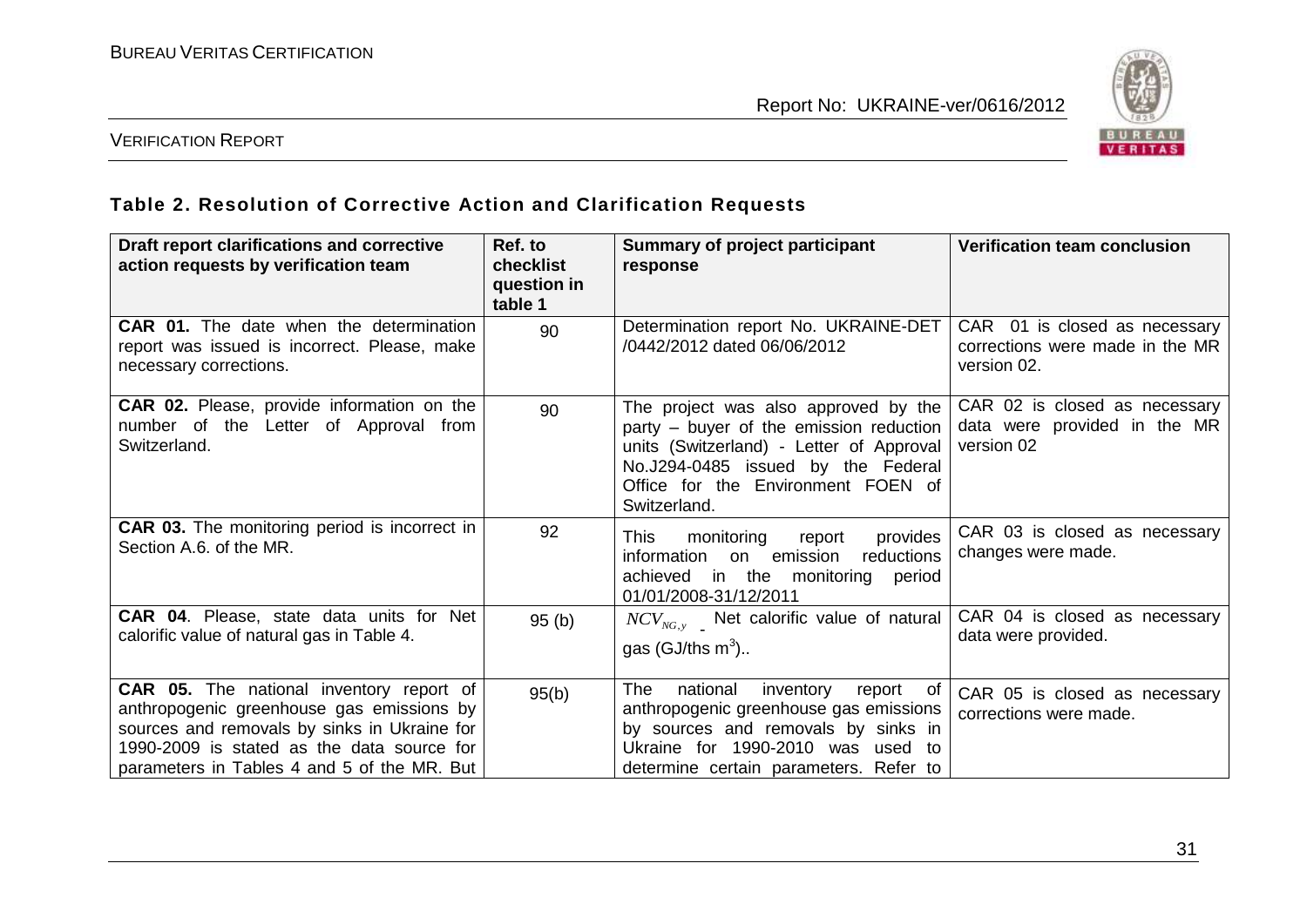

| the Inventory for 1990-2010 shall be used.                                                                                                                           |           | the MR version 02.                                                                                                                                                                                                                                                                      |                                                                                    |
|----------------------------------------------------------------------------------------------------------------------------------------------------------------------|-----------|-----------------------------------------------------------------------------------------------------------------------------------------------------------------------------------------------------------------------------------------------------------------------------------------|------------------------------------------------------------------------------------|
| <b>CAR 06.</b> A list of supporting documents on the<br>title page of the MR contains a document that<br>doesn't exist. Please, delete the name of this<br>document. | 95(b)     | Irrelevant information was deleted from<br>the MR version 02.                                                                                                                                                                                                                           | CAR 06 is closed as irrelevant<br>information was deleted.                         |
| <b>CAR 07.</b> An incorrect reference to supporting<br>document is provided after Table 5.                                                                           | 95(b)     | Yearly parameter values used to calculate<br>GHG emissions for the project and the<br>baseline scenarios are shown in Annex<br>3.1-3.3.: Calculation of GHG emission<br>reductions under the project "Reduction of<br>greenhouse gases<br>emissions<br>by<br>gasification of Kyiv city" | CAR 07 is closed as correct<br>reference was provided.                             |
| <b>CAR 08.</b> The monitoring period is incorrect in<br>Section B.3.                                                                                                 | 101(a)    | There were no emergencies or major<br><b>PJSC</b><br>registered<br>malfunctions<br>at<br>"Kyivgas" in the reporting period of<br>$01/01/2008 - 31/12/2011.$                                                                                                                             | CAR 08 is closed as necessary<br>corrections were made.                            |
| <b>CAR 09.</b> Please, provide information on how<br>the length of gas distribution systems,<br>implemented by the project, is determined.                           | 101(a)    | The length of gas distribution systems,<br>implemented by the project, is determined<br>by technical and installation service<br><b>GDN</b><br>commissioning<br>based<br>on<br>certificates.                                                                                            | CAR 09 is closed as necessary<br>information was provided in the<br>MR version 02. |
| CL 01. Please, provide a reference to the<br>Guidance on criteria for baseline setting and<br>monitoring in Section B of the MR.                                     | 95(b)     | Relevant reference was provided in the<br>MR version 02.                                                                                                                                                                                                                                | CL 01 is closed as necessary<br>reference was provided.                            |
| CL 02. Please, provide a reference to law of<br>"On metrology and metrological<br>Ukraine                                                                            | 101 $(a)$ | Relevant reference was provided in the<br>MR version 02.                                                                                                                                                                                                                                | CL 02 is closed as necessary                                                       |